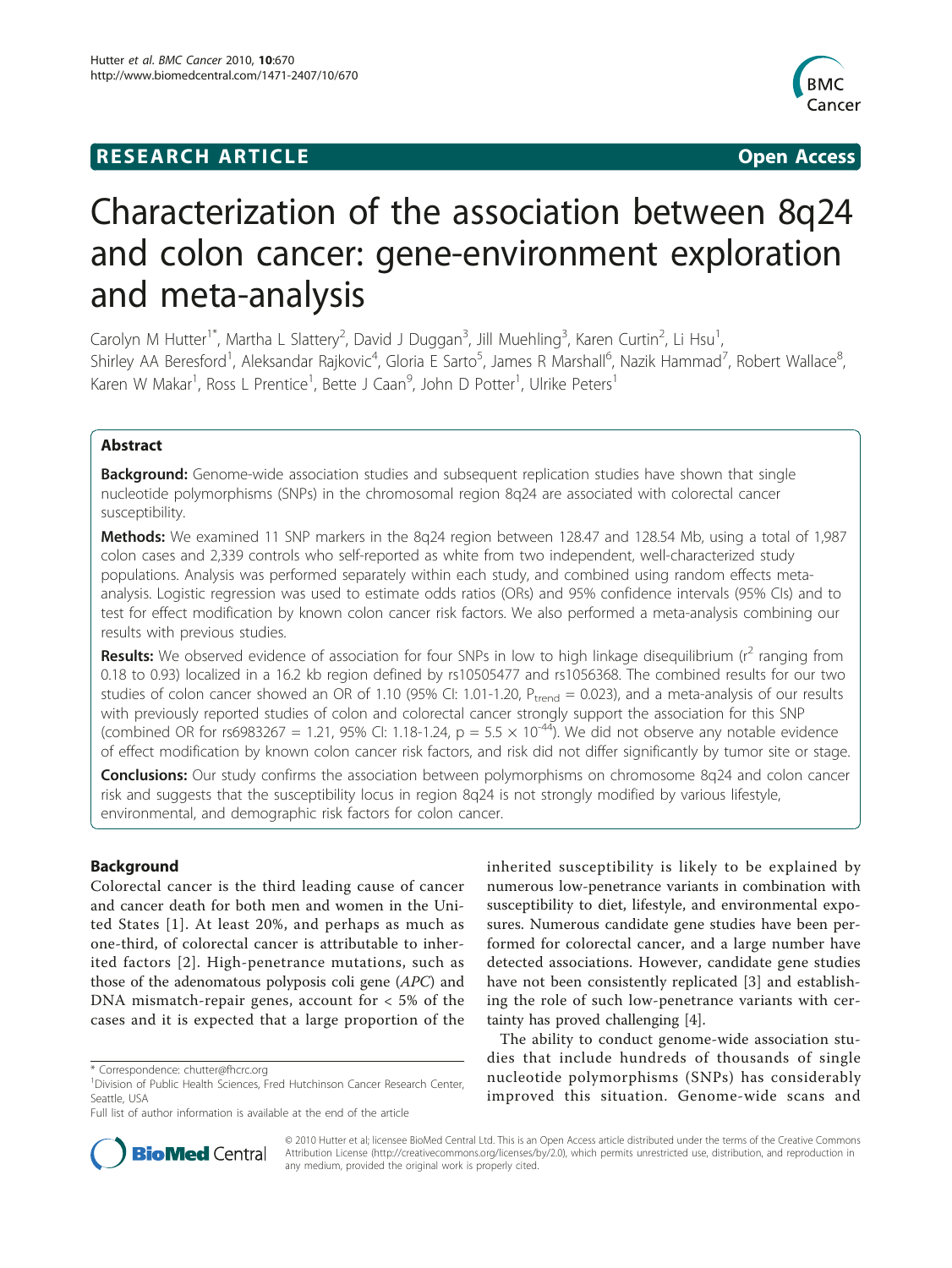subsequent replication in other observational studies have shown that SNPs in the chromosomal region 8q24 are associated with prostate [\[5-14](#page-12-0)], breast [\[15](#page-12-0)], urinary bladder [[16\]](#page-12-0), and colorectal cancer [[8,17](#page-12-0)-[32](#page-13-0)]. For prostate cancer, three regions of 8q24 spanning in total a 430 Mb region were initially found to be independently associated, with recent studies identifying two additional regions [\[14](#page-12-0)[,33](#page-13-0)]. In contrast, for colorectal cancer, statistically significant associations were initially reported only for an approximately 60 kb region of high linkage disequilibrium between chromosomal location 128.475 and 128.545 Mb. Although the strength of association between genetic variation in this region and colorectal cancer is modest, with reported per-allele odds ratios (ORs) ranging from 1.11 to 1.28, the region may contribute importantly to the susceptibility of colorectal cancer due to the high frequency of the variant. The minor allele frequency of the variant showing highest significance (rs6983267) is about 49-50% in European and European American populations [[21](#page-12-0),[29,32](#page-13-0)]; 85-90% in African American populations [[9,22\]](#page-12-0); and 30-35% in Japanese, Japanese American and Native Hawaiian populations [[9,24](#page-12-0)].

In this paper, we followed up these intriguing findings by examining 11 SNP markers in the 8q24 region between positions 128.47 and 128.54 Mb in two independent, well-characterized study populations. In addition, we performed a meta-analysis of the rs6983267 variant in relation to risk of colon and colorectal cancer. Further, we characterized the epidemiologic architecture of this susceptibility locus by testing for interactions with known environmental risk factors for colorectal cancer, and by examining associations by tumor stage and site.

## Methods

The study uses colon cancer cases and controls from two previously described study populations: a multi-center population-based case-control study focusing on Diet, Activity and Lifestyle (DALS) and colon cancer [[34\]](#page-13-0) and a nested case-control study of colon cancer within the Women's Health Initiative (WHI) Observational Study [\[35](#page-13-0)-[38](#page-13-0)].

Cases and controls in the multi-center DALS were recruited from three sites: the Kaiser Permanente Medical Care Program (KPMCP) of Northern California; an eight-county area in Utah; and the metropolitan Twin Cities area of Minnesota [[34\]](#page-13-0). Cases were eligible if they were between 30-79 years of age at the time of diagnosis, with first primary colon cancer (International Classification of Diseases for Oncology [ICD-O] Ed.2. codes 18.0 and 18.2-18.9) between October 1991 and September 1994, and displayed sufficient mental competence to complete the interview. Cases with tumors in the rectosigmoid junction or rectum and cases with a pathology report indicating Familial Adenomatous Polyposis, Crohn's disease, or ulcerative colitis were excluded. A rapid-reporting system was used to identify all incident cases, with a majority being interviewed within 4 months of diagnosis. Response and participation proportions have been described previously [[34](#page-13-0)]. Of the cases who were asked to participate in the study, 76% (n = 1,993) cooperated, of whom 83% (n = 1,676) provided a blood sample for DNA extraction.

Controls in DALS were frequency matched to cases by 5-year age groups and sex. Controls from KPMCP were randomly selected from membership lists. In Utah, controls who were under 65 years of age were randomly selected from lists generated using random-digit dialing and driver license lists, and those 65 years of age and older were randomly selected from Health Care Financing Administration lists. In Minnesota, control participants were identified from drivers license or state identification lists. Of the controls asked to participate, 64% (n = 2,410) cooperated, of whom 85% (n = 2,004) provided a blood sample for DNA extraction. Our primary analysis is restricted to 1,461 cases and 1,813 controls who self-reported as white.

The WHI Observational Study (OS), a prospective cohort study conducted in conjunction with the WHI randomized Clinical Trials (CT), recruited 93,676 postmenopausal women living in proximity to 40 clinical centers located across the USA [[35-38](#page-13-0)]. Between Oct. 1, 1993, and Dec. 31, 1998, women aged 50 to 79 years were recruited into the WHI, mostly by age- and women-targeted mass mailings and announcements in the media. Exclusion criteria for both the OS and CT included participation in existing randomized trials, medical conditions predictive of a survival of less than 3 years, and conditions inconsistent with study participation and adherence. The clinical trials had additional eligibility requirements and the OS is substantially comprised of women who were ineligible for the CT or who did not want to be randomly assigned to an intervention. Cancer outcomes were initially assessed annually by mail or phone questionnaires. Self-reported colon cancer was adjudicated by trained physicians based on medical records and pathology reports at the clinical centers and centrally confirmed by blinded review at the WHI Coordinating Center [\[35](#page-13-0)]. Within this cohort, we conducted a nested case-control study among women who provided a blood sample for DNA extraction and did not refuse genetic testing. The censor date was September 12 2005. At that time, the mean follow-up time was 7.6 years with 2.2% lost to follow-up. Cases were defined as invasive incident colon cancer cases (ICD-O site codes 153.0-153.4 and 153.6-153.9). Control participants were randomly selected and individually matched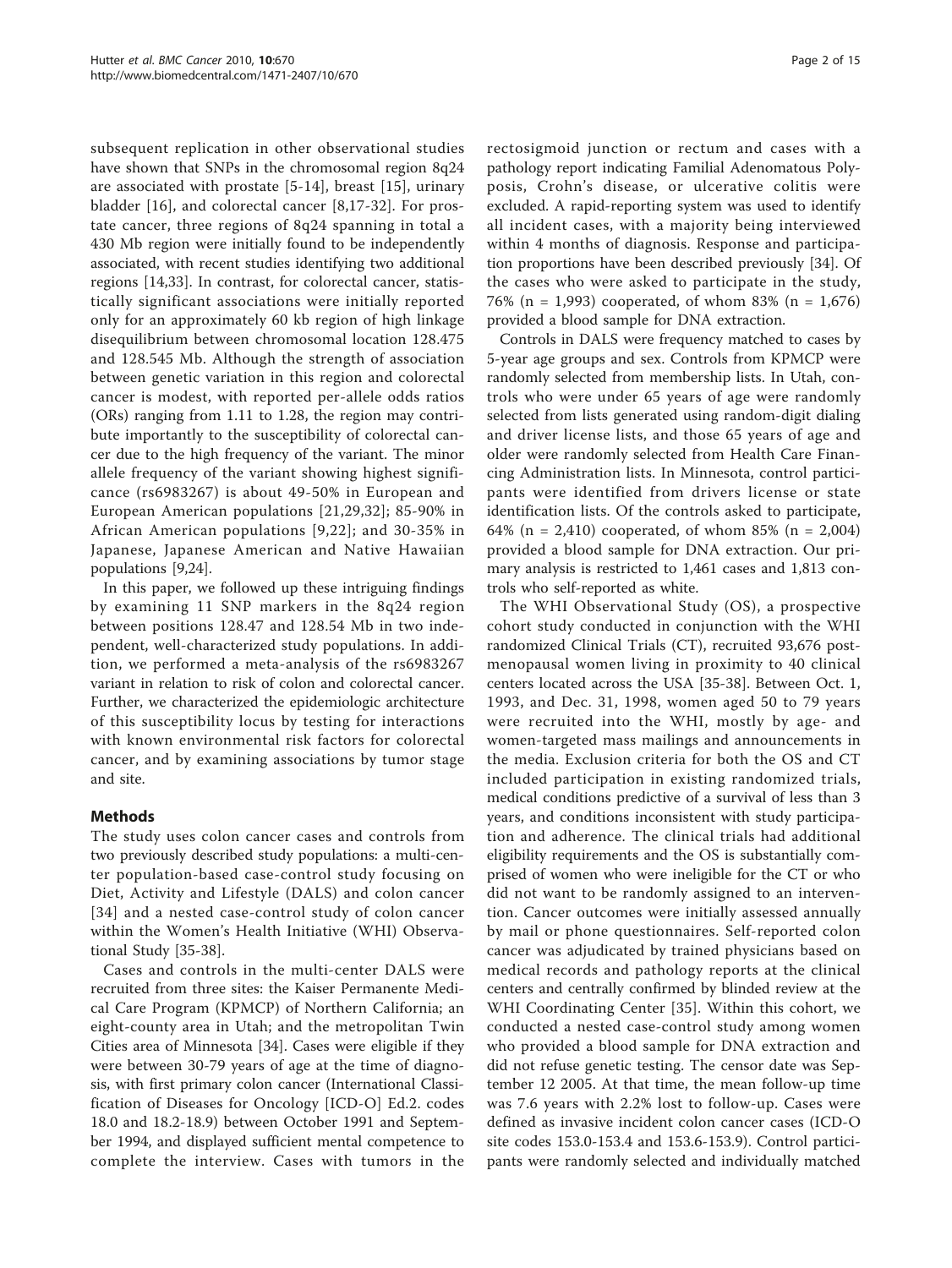on age at screening, enrollment date, ethnicity (white, African American, Hispanic, other), hysterectomy status, and prevalent condition at baseline using risk set sampling. Our primary analysis is restricted to 526 matched pairs of colon cancer cases and controls, representing all cases diagnosed before September 12, 2005 who self reported as white and had genotype data available for both the case and their matched control.

All participants included in this study provided written informed consent, and the study was approved by the human subjects committee at each participating institution.

For the DALS study, in-person interviews were used to collect demographic, dietary, and lifestyle data [[39](#page-13-0),[40\]](#page-13-0). Study participants were asked about their lifestyle during the year, two years prior to the date of diagnosis or selection. During the in-person interview, information was collected on dietary intake, physical activity, medical history and drug use, demographic factors, smoking, reproductive history (for women), and family history of cancer and colorectal polyps. Dietary intake was ascertained using a diet-history questionnaire, which was modified from the questionnaire designed and validated for the Coronary Artery Risk Development in Young Adults (CARDIA) study [[41\]](#page-13-0).

For WHI, information on demographics, smoking and alcohol use, medical history, lifestyle/behavioral factors, family history of cancer, reproductive history, and details of physical activity, among other risk factors, were obtained by standardized self-administered questionnaires at baseline. Measurements for weight, height, waist, and hip were ascertained during a baseline physical examination. Details on medication usage, including non-steroidal anti-inflammatory drugs (NSAIDs), postmenopausal hormone (PMH), and vitamin and mineral supplements were collected from an interview-administered questionnaire during the baseline clinical visit. Dietary intake was assessed using a self-administered, 122-item Food Frequency Questionnaire at baseline.

Clinical and epidemiologic data was harmonized across the two studies through a systematic evaluation of individual study questionnaires, protocols, and data dictionaries. The reference date for DALS is two years prior to the date of diagnosis. The reference date for WHI is the baseline questionnaire date. We selected seven risk factors that are consistently shown to be associated with colon cancer risk. For family history, subjects were classified as having at least one 1<sup>st</sup> degree relative (parents, siblings and children) with colorectal cancer versus no  $1<sup>st</sup>$  degree relatives with colorectal cancer. Non-smokers were defined as individuals smoking less than 100 cigarettes in their lifetime, and smokers were classified as either current or former smokers. Body mass index (BMI;  $\text{kg/m}^2$ ) was calculated based on

baseline measurements of height and weight for the WHI study, and on self-report of height and weight on a reference date (~2 years before diagnosis for cases and interview for controls) in DALS. Our examination of effect modification by BMI was restricted to men and estrogen-positive women (e.g. premenopausal women and postmenopausal women currently taking PMH). For physical activity, subjects were divided into those with one or more hour of vigorous/strenuous leisure physical activity per week, and those without at least one hour of vigorous/strenuous leisure physical activity per week. For NSAID use, we divided subjects into current NSAID users versus not-current NSAID users. Effect modification by PMH was examined only in post-menopausal women and we compared ever versus never use of PMH. Current alcohol consumption was dichotomized to less than one drink per week versus one or more drinks per week.

Genotyping was performed using genomic DNA extracted from peripheral blood lymphocytes or from immortalized cell lines. The genotyping lab was blinded to case/control status and duplicate quality-control samples were interspersed among plates (341 duplicates from 226 different subjects). All genotyping was performed by MALDI-TOF mass spectrometry on the Sequenom MassARRAY Compact platform using the iPLEX Gold (low-plex) reaction. In total, we received clear genotyping results for 11 out of 14 SNPs. The remaining three SNPs (rs7002225, rs6998061 and rs6999921) were excluded for having discordances with the HapMap positive-control samples and/or severe departures from HWE ( $p < 1 \times 10^{-4}$ ). In all three cases, one of the homozygous genotype calls was missing. The call rate was > 95% for 10 out of the 11 SNPs, and the  $11<sup>th</sup>$  SNP (rs6983267) had a call rate of 94.8%. Blinded duplicates displayed > 99% concordance for all SNPs. Using an exact test, the allele frequencies among controls for self-reported whites did not deviate from HWE for any SNP at  $p = 0.01$ . HWE for all SNPs for both the self-reported whites and the full population are presented in Additional file [1.](#page-11-0)

To estimate the association between genetic variants in the 8q24 region and colon cancer risk we calculated odds ratios (ORs) and 95% confidence intervals (95% CIs) using a two-stage pooled analysis, which allow us to combine results for the two studies, even though they have different designs [[42](#page-13-0),[43](#page-13-0)]. Stage 1 used a model appropriate to each study design with study-specific confounders. Stage 2 used a random effects meta-analysis to combine the results for the two studies. For the individually matched data in the WHI nested case-control study, we used conditional logistic regression analysis to account for matching. For DALS data we used logistic regression adjusted for age, sex, and study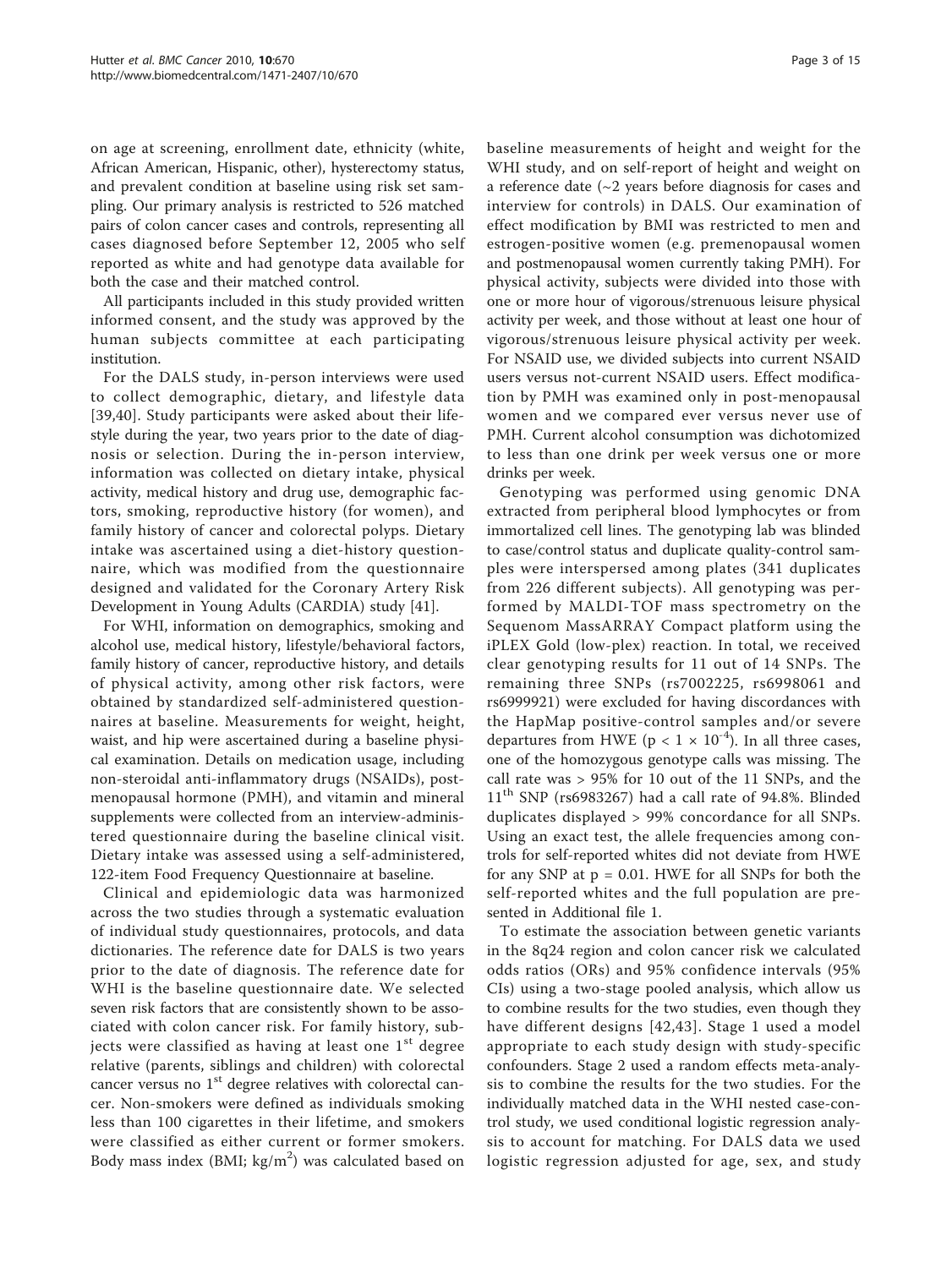center. Because of potential issues of population stratification when including non-white subjects in each study, we restricted our primary analyses to subjects who selfreported as white. Individual SNPs were coded based on the log-additive model, including a single variable, coded as the number of copies of the minor allele. Stage 2 combined the individual study-specific adjusted log-ORs using a linear mixed-effects model, which were then converted to ORs and 95% CIs. We also examined each SNP using a dominant and recessive model. Haplotype frequencies for cases and controls were compared using the HAPSTAT software [[44\]](#page-13-0). Although we tested 11 SNPs, we did not adjust for multiple testing as this study is set up as a replication and fine-mapping study to confirm previous findings and narrow down the specific region of association. However it is important to evaluate our findings in light of the number of SNPs tested. A conservative Bonferroni correction for 11 SNPs would lead to a p-value threshold of  $0.05/11$  = 0.0045.

For SNPs that showed associations at alpha level 0.05 and no evidence of between-study heterogeneity, we explored interactions between genetic variations and known risk factors for colon cancer. Specifically, we conducted stratified analyses and tests for multiplicative interaction with inclusion of cross-product terms in the regression models. The statistical significance of interaction terms was assessed using a likelihood-ratio test comparing the full model including the interaction term to the nested model that included only the main effects and adjustment variables. We also did a combined caseonly and case-control analysis to examine evidence for gene-environment interactions [[45](#page-13-0)].

Because risk factors for colon cancer can differ by anatomic site, we used polytomous regression analysis to examine the association between variants and cancer subtypes defined by site (proximal colon: cecum, ascending colon, hepatic flexure of colon and transverse colon; distal colon: splenic flexure, descending colon, and sigmoid) and by SEER staging categories (localized, regional, or distant). In addition to polytomous regression, we also used the generalized odds ratio to examine stage, ranking localized, regional and distant disease in that order [\[46](#page-13-0)].

We conducted a meta-analysis including all published studies of the 8q24 variant rs6983267 and colorectal cancer. Because rs6983267 and rs10505477 are in high linkage disequilibrium (LD;  $r^2$  = 0.93 in the HapMap CEU population), and because some studies have used them as tags for one another [[32\]](#page-13-0), we also searched for studies that examined the rs10505477 variant. Since it may be argued that high LD in HapMap does not justify switchability of the two alleles, we present the results for rs6983267 only as our primary analysis. Studies were identified through searches of PubMed and Web of Science using the search term "8q24" and either "colon cancer" or "colorectal cancer". We also examined Web of Science for all papers citing the original paper by Haiman and colleagues [[8](#page-12-0)]. The last search was conducted on March 31, 2010. All papers were screened by one investigator (CMH), to assess whether they had association level data in a sample of at least 100 cases and 100 unrelated controls. Family based studies, including sib-pair analysis were excluded. No other additional screening or eligibility criteria were used. For each paper we extracted the following information into a table: author name, year of publication, geographic location, race/ethnicity, sample size and reported allelic or log-additive OR and 95% CI. Risk estimates from individual studies were combined and the corresponding summary 95% CI and p-values were obtained under a random-effects meta-analysis model [[47,48\]](#page-13-0). Forest plots were used to display the results from individual studies, as well as the summary results. The statistical significance of between-study heterogeneity was evaluated using Cochran's Q statistic [[47](#page-13-0)-[49](#page-13-0)]. If the p-value was less than 0.10, the heterogeneity was considered statistically significant. We also quantified heterogeneity using the  $I^2$  metric.  $I^2$  takes values between 0 percent and 100 percent, with higher values indicating higher levels of heterogeneity [[50](#page-13-0)]. Potential bias was assessed by comparing results for small and large studies using Egger's test and visual inspection of funnel plots [[51\]](#page-13-0), and we examined the trend in risk estimates over time using cumulative meta-analysis [[52\]](#page-13-0). As a sensitivity analysis, we pre-specified that we would perform a meta-analysis combining studies that looked at rs6983267 and rs10505477, in addition to our primary meta-analysis only of studies examining the rs6983267 SNP. Because of the differences in allele frequencies observed across populations [[9\]](#page-12-0), we present meta-analysis results both for all studies combined, and for studies stratified by primary race/ethnicity. We also performed an *ad hoc* analysis including the study that used a sib-pair analysis and did not meet our initial inclusion criteria [\[26\]](#page-13-0).

## Results

Table [1](#page-4-0) shows characteristics of the study participants. By design, the WHI study comprises only female subjects and is restricted to subjects over age of 50. The DALS study had 53.1% male controls and 56.3% male cases, with 91.5% of controls and 92.7% of cases over the age of 50. The two studies show similar patterns for smoking and BMI, with both studies showing a higher proportion of cases who ever smoked and who had BMI > 25. DALS shows a greater difference between cases and controls on family history of colorectal cancer and recent NSAID use, with a higher frequency of a positive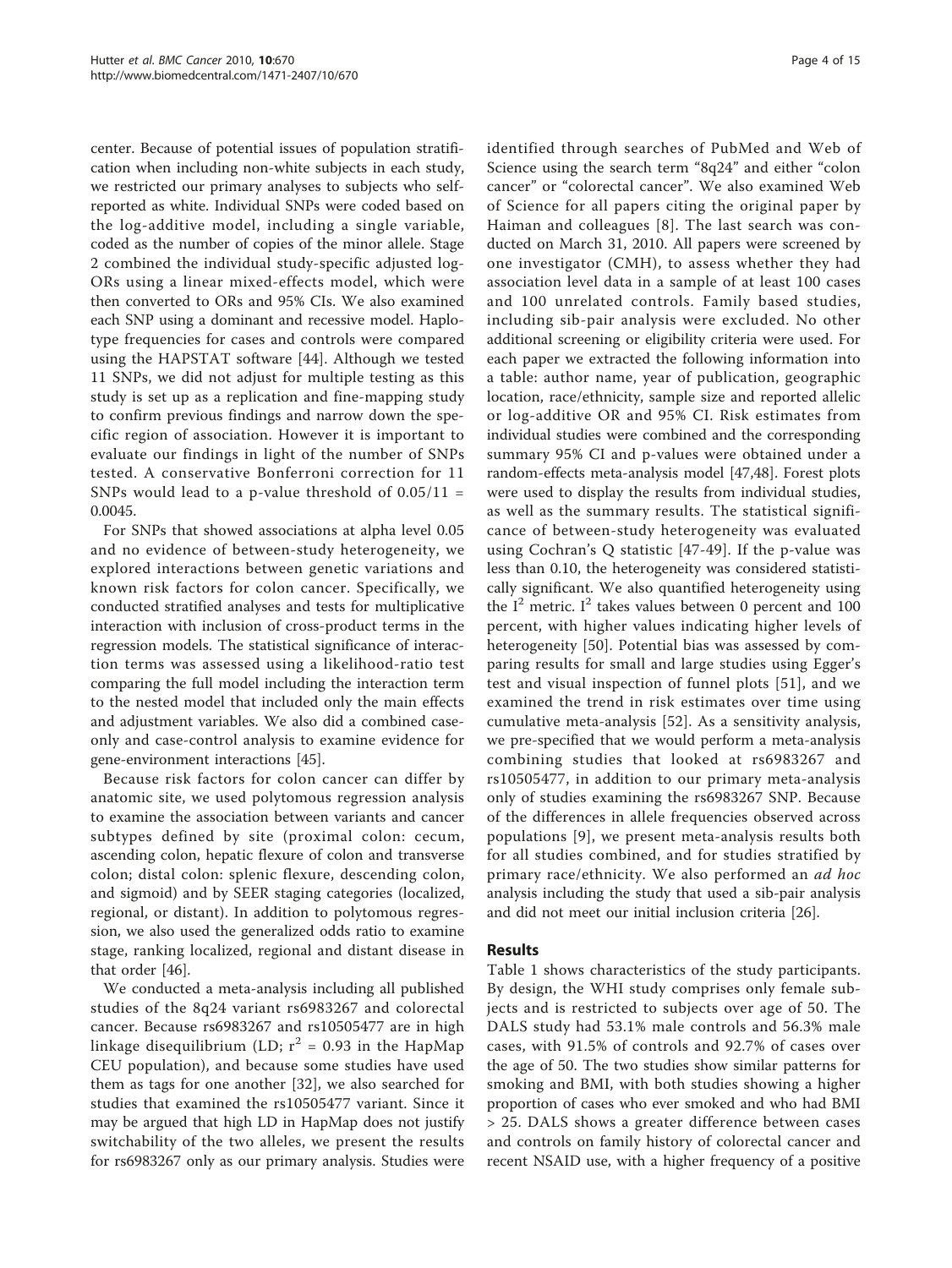## <span id="page-4-0"></span>Table 1 Characteristics of study participants, by study

|                                 |             | <b>DALS</b> | WHI          |             |  |  |  |
|---------------------------------|-------------|-------------|--------------|-------------|--|--|--|
|                                 | Controls    | Cases       | Controls     | Cases       |  |  |  |
| Characteristic                  | n(%)        | n (%)       | n(%)         | n (%)       |  |  |  |
| N                               | 1813        | 1461        | 526          | 526         |  |  |  |
| Gender                          |             |             |              |             |  |  |  |
| Male                            | 963 (53.1)  | 822 (56.3)  | $\circ$      | $\mathbf 0$ |  |  |  |
| Female                          | 850 (46.9)  | 639 (43.7)  | 526 (100)    | 526 (100)   |  |  |  |
| Age                             |             |             |              |             |  |  |  |
| 30-39                           | 40(2.1)     | 21(1.4)     | $\circ$      | $\circ$     |  |  |  |
| 40-49                           | 116(6.4)    | 86 (5.9)    | $\mathbf{0}$ | $\mathbf 0$ |  |  |  |
| 50-59                           | 292 (16.1)  | 270 (18.5)  | 72 (13.7)    | 73 (13.9)   |  |  |  |
| 60-69                           | 622 (34.3)  | 507 (34.7)  | 229 (43.5)   | 229 (43.5)  |  |  |  |
| 70-79                           | 743 (41.0)  | 577 (39.5)  | 225 (42.8)   | 224 (43.6)  |  |  |  |
| Family History of CRC           |             |             |              |             |  |  |  |
| No 1st degree relative          | 1637 (90.3) | 1213 (83.0) | 384 (80.5)   | 381 (77.1)  |  |  |  |
| $\geq$ 1 1st degree relatives   | 176 (9.7)   | 248 (17.0)  | 93 (19.5)    | 113 (22.9)  |  |  |  |
| <b>Cigarette Smoker</b>         |             |             |              |             |  |  |  |
| Never                           | 852 (47.0)  | 597 (41.0)  | 252 (48.2)   | 233 (44.8)  |  |  |  |
| Former                          | 715 (39.4)  | 649 (44.5)  | 240 (45.9)   | 252 (48.5)  |  |  |  |
| Current                         | 246 (13.6)  | 212 (14.5)  | 31(5.9)      | 35(6.8)     |  |  |  |
| BMI                             |             |             |              |             |  |  |  |
| < 25                            | 720 (39.8)  | 485 (33.3)  | 199 (38.3)   | 186 (35.8)  |  |  |  |
| $\geq$ 25                       | 1090 (60.2) | 971 (66.7)  | 320 (61.7)   | 334 (64.2)  |  |  |  |
| <b>Physical Activity</b>        |             |             |              |             |  |  |  |
| < 1 hour per week               | 1089 (60.1) | 937 (64.2)  | 251 (48.3)   | 255 (49.0)  |  |  |  |
| $\geq$ 1 hours per week         | 724 (39.9)  | 523 (35.8)  | 269 (51.7)   | 265 (51.0)  |  |  |  |
| <b>NSAID</b> use                |             |             |              |             |  |  |  |
| Not Current User                | 1098 (60.0) | 1018 (69.7) | 362 (68.8)   | 367 (69.8)  |  |  |  |
| Current User                    | 715 (39.4)  | 443 (30.3)  | 164 (31.2)   | 159 (30.2)  |  |  |  |
| Hormone Replacement Therapy Use |             |             |              |             |  |  |  |
| Not Current User                | 503 (69.2)  | 422 (76.1)  | 311 (59.2)   | 345 (65.7)  |  |  |  |
| Current User                    | 224 (30.8)  | 133 (23.9)  | 214 (40.8)   | 180 (34.3)  |  |  |  |
| Alcohol consumption             |             |             |              |             |  |  |  |
| < 1 drink a week                | 1025 (56.5) | 825 (56.5)  | 298 (56.8)   | 324 (62.0)  |  |  |  |
| ≥1 drinks per week              | 788 (43.5)  | 636 (43.5)  | 227 (43.2)   | 199 (38.1)  |  |  |  |
| <b>Tumor Stage</b>              |             |             |              |             |  |  |  |
| Localized                       | <b>NA</b>   | 538 (38.5)  | <b>NA</b>    | 212 (40.3)  |  |  |  |
| Regional                        | <b>NA</b>   | 702 (50.2)  | <b>NA</b>    | 228 (43.4)  |  |  |  |
| Distant                         | <b>NA</b>   | 117 (8.4)   | <b>NA</b>    | 67 (12.7)   |  |  |  |
| Missing/Unknown                 | <b>NA</b>   | 103 (2.9)   | <b>NA</b>    | 19 (3.6)    |  |  |  |
| <b>Tumor Site</b>               |             |             |              |             |  |  |  |
| Distal Colon                    | <b>NA</b>   | 720 (49.3)  | <b>NA</b>    | 143 (27.2)  |  |  |  |
| Proximal Colon                  | <b>NA</b>   | 705 (48.3)  | <b>NA</b>    | 361 (68.6)  |  |  |  |
| Missing                         | <b>NA</b>   | 36 (2.5)    | <b>NA</b>    | 22 (4.2)    |  |  |  |

DALS = Diet Activity and Lifestyle Study; WHI = Women's Health Initiative; N = total sample size; CRC = colorectal cancer; BMI = Body mass index; NSAID = Nonsteroidal anti-inflammatory drugs

family history in cases and a higher frequency of NSAID use in the controls. Both studies show a slightly higher proportion of cases with < 1 hour of physical activity per week and a higher proportion of female controls using PMH, with higher overall physical activity levels in DALS and higher PMH use in the WHI study. For DALS, the regional distribution of cases was 44.8% from Northern California, 38.6% from Minnesota and 16.5% from Utah, and the distribution of controls was 37.5% from Northern California, 43.6% from Minnesota and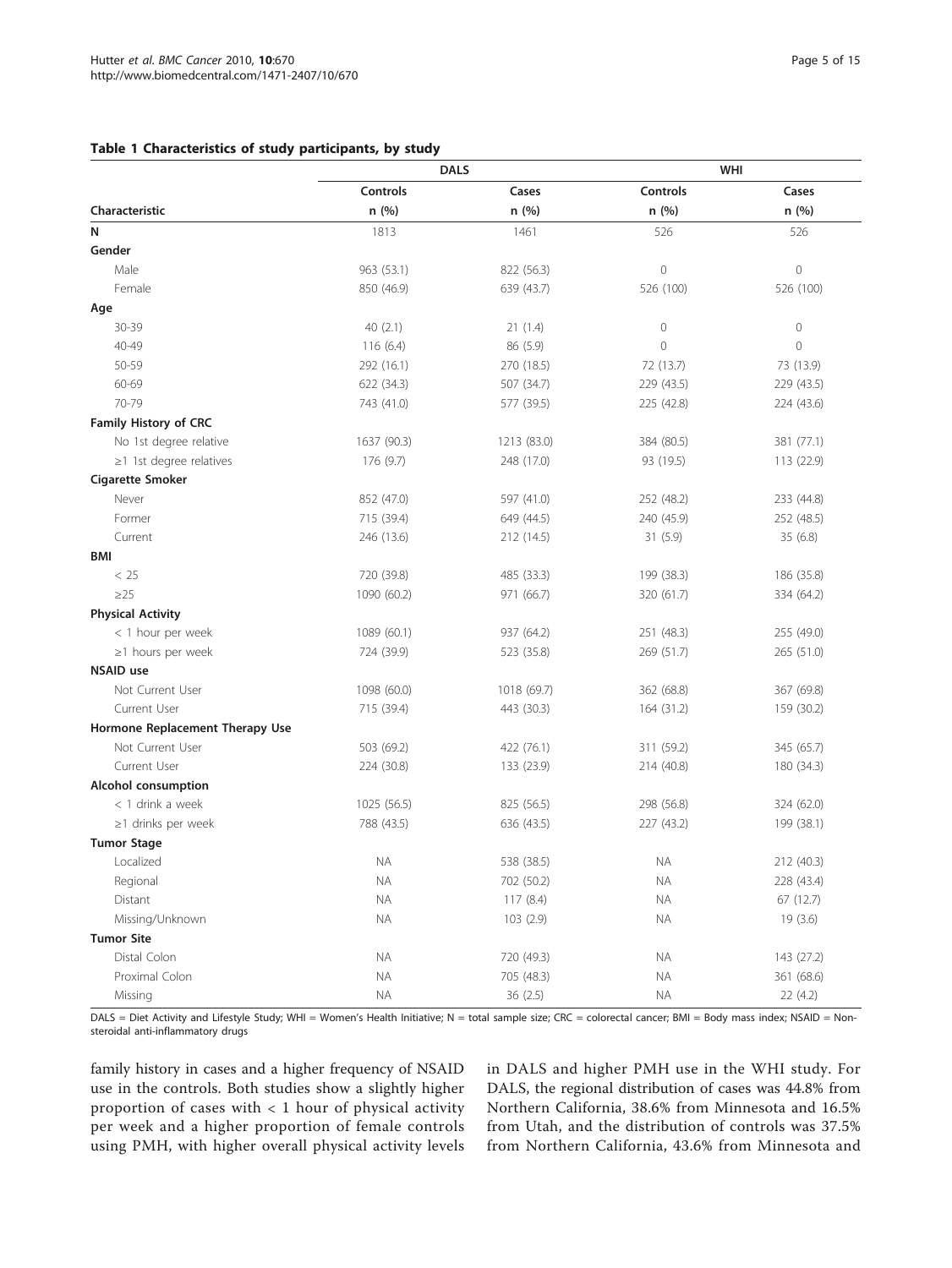18.9% from Utah. For WHI, the regional distribution of cases was 23.7% from the Midwest, 27.2% from the North East, 21.5% from the South and 27.6% from the West, and the distribution of controls was 25.4% from the Midwest, 23.8% from the North East, 22.5% from the South and 28.3% from the West.

We genotyped 11 SNPs, all of which were in HWE within the control population of subjects who selfreported as white for both studies (p-value for exact test > 0.05). Four SNPs (rs10505477, rs10808555, rs6983267 and rs10956368) showed an increased risk of colon cancer at the alpha = 0.05 level in the combined analysis of individuals who self-report as white, with ORs ranging from 1.1 to 1.3 (Table [2\)](#page-6-0). None of the SNPs would be significant if we used a correction for multiple testing for the 11 SNPs. Two of the four SNPs (rs10505477 and rs6983267) were also associated in DALS alone at the alpha = 0.05 level, and none were statistically significantly associated in the analysis restricted to the WHI samples (Table [1](#page-4-0)). All four SNPs had a similar magnitude of association across the two studies, with an  $I^2$ measure of 0 and heterogeneity p-values > 0.5, indicating no evidence of between-study heterogeneity. A fifth SNP (rs9297756) was associated with an increased risk in DALS (OR = 1.22; 95% CI: 1.07-1.39) but showed a trend toward decreased risk in the WHI (OR = 0.93; 95% CI: 0.74-1.18). This SNP showed high betweenstudy heterogeneity ( $I^2$  = 78.4%, heterogeneity p = 0.032). We did not observe any additional significant SNPs when we considered dominant or recessive models of inheritance. Further, the haplotype frequencies did not show statistically significant differences between cases and controls (see Additional file [2\)](#page-11-0).

The four SNPs with a statistically significant association and low between-study heterogeneity are located in a 16,207 bp region (between positions 128,476,625 and 128,492,832) and show a range from low to high linkage disequilibrium  $(r^2 \text{ range: } 0.18 - 0.93)$ . LD was strongest between rs6983267 and rs10505477 ( $r^2$  = 0.93) (Figure [1\)](#page-8-0). These SNPs show slightly stronger evidence for association in men compared to women (see Additional file [3](#page-11-0)). For rs6983267, the OR for men is 1.16 (95% CI: 1.02-1.33,  $p = 0.03$ ) and the OR for women (WHI and DALS combined) is 1.07 (95% CI: 0.97-1.87, p = 0.20). However, this is not a statistically significant difference in either DALS alone, or in the combined sample. Results were also similar when we included subjects that did not self-report as white (126 cases and 126 controls for WHI and 139 cases and 135 controls for DALS), with an OR of 1.12 (95% CI: 0.97-1.30, p = 0.14) for WHI and 1.12 (95% CI: 1.02-1.23, p = 0.02) for DALS.

Some of the SNPs showed differences in strength of association when stratified by colon cancer risk factors. For example, if we look at effect modification by BMI for rs10808555, there is a trend towards stronger association between the SNP in males and estrogen-positive women with a high BMI (OR = 1.19; 95% CI: 1.03-1.18) than in males and estrogen-positive women with a low BMI (OR = 0.96; 95% CI: 0.79-1.16, p-interaction = 0.08); however, we did not observe any evidence for statistically significant gene-environment interactions (see Additional file [3\)](#page-11-0). We had similar results in the caseonly analysis (results not shown). There was a slight tendency for the associations to be stronger in distantstage, rather than localized or regional, cancers but, again, these differences were not larger than would be expected by chance (see Additional file [4](#page-11-0)). Our stage analysis was also not significant when we used the generalized OR. The associations did not differ notably by tumor site. One SNP, rs10109622 showed a potential association between the minor allele and decreased risk of proximal colon cancer (OR =  $0.88$ ; 95% CI: 0.77-0.99), with a non-significant odds ratio greater than 1.0 for distal colon cancer (OR = 1.07; 95% CI: 0.75-1.22), but this finding is not significant in either subsite once you adjust for multiple testing (see Additional file [5\)](#page-11-0).

Results for the meta-analysis are shown in Figure [2](#page-9-0). This analysis is based on our data along with that of 17 other studies from 13 publications identified through our literature review for rs6983267 [[9,17](#page-12-0)-[20,22](#page-12-0)-[25](#page-12-0),[27](#page-13-0),[29-31\]](#page-13-0). One study was excluded because it used a sib-pair analysis [[26](#page-13-0)]. When data were combined across all studies for rs6983267, there was strong evidence for an association between rs6983267 and colorectal cancer risk (OR =  $1.21$ ; 95% CI:  $1.18$ -1.24;  $p = 5.5 \times 10^{-44}$ ); with no evidence of betweenstudy heterogeneity ( $I^2 = 0.0\%$ ; heterogeneity p = 0.746). There was also no evidence for heterogeneity between racial/ethnic groups ( $p = 0.76$ ), although the number and size of studies was relatively small for non-European/European American populations. A similar association was found when we also included studies that examined the rs10505477 variant  $[21,32]$  $[21,32]$  (OR = 1.19; 95% CI: 1.17-1.22;  $p = 2.2 \times 10^{-53}$ ; see Additional file [6](#page-11-0)); again, there was no evidence for between-study heterogeneity ( $I^2 = 0.0\%$ ; overall heterogeneity p = 0.540). Our results are also consistent with those reported for the rs7014346 SNP in this region (OR = 1.19;  $p = 8.6 \times 10^{-7}$  $26$ ) [[28\]](#page-13-0). There was no evidence of differences between large and small studies based on Eggar's test ( $p = 0.44$ ) and visual inspection of funnel plots. The cumulative meta-analysis shows that while the original estimate is slightly higher, the estimates have held steady in the range of 1.21 to 1.23 (see Additional file [7](#page-11-0)). As a *post* hoc analysis, we also included the study by Poynter and colleagues [[26](#page-13-0)]. This study had been excluded on prespecified inclusion/exclusion criteria because it used a sib-pair analysis rather than unrelated cases and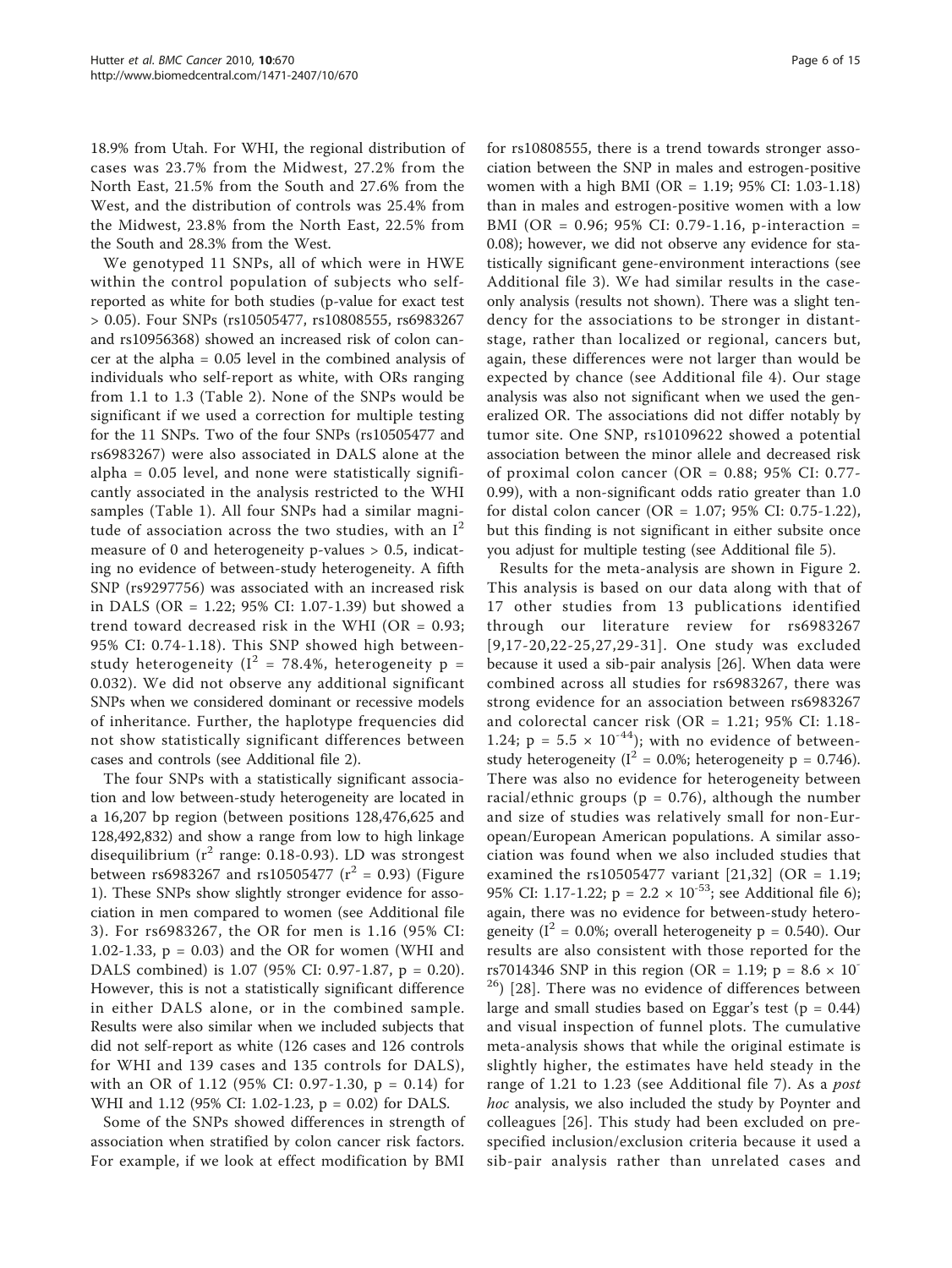## <span id="page-6-0"></span>Table 2 Associations between 8q24 SNPs and risk of colon cancer

|                          |           |                   |            |              |                |          |                        |       |            |                            |                | <b>DALS</b> |                        |       |                                |       |             | WHI |  |  | Combined |  |  |
|--------------------------|-----------|-------------------|------------|--------------|----------------|----------|------------------------|-------|------------|----------------------------|----------------|-------------|------------------------|-------|--------------------------------|-------|-------------|-----|--|--|----------|--|--|
| <b>SNP</b>               | Location  | Allele*           | <b>MAF</b> | Genotype     | Cases          | Controls | OR (95% CI)            | p     | <b>MAF</b> | Genotype                   | Cases          | Controls    | OR (95% CI)            | p     | OR (95% CI)                    | p     | $I^2$       |     |  |  |          |  |  |
| rs16902148               | 128476181 | $G \rightarrow A$ | 0.05       | GG           | 1328           | 1615     | 1 (Ref)                |       | 0.05       | GG                         | 595            | 589         | 1 (Ref)                |       |                                |       |             |     |  |  |          |  |  |
|                          |           |                   |            | GA           | 128            | 184      | $0.86$ $(0.68-1.09)$   |       |            | GA                         | 46             | 57          | $0.81(0.54-1.21)$      |       |                                |       |             |     |  |  |          |  |  |
|                          |           |                   |            | AA           | $\overline{2}$ | 3        | $0.84$ $(0.14 - 5.05)$ |       |            | AA                         | $\overline{1}$ | 3           | $0.33$ $(0.03 - 3.18)$ |       |                                |       |             |     |  |  |          |  |  |
|                          |           |                   |            | log additive |                |          | $0.86$ $(0.68-1.08)$   | 0.203 |            | log additive               |                |             | $0.75(0.50-1.13)$      | 0.168 | $0.83$ $(0.68-1.02)$           | 0.073 | 0.0%        |     |  |  |          |  |  |
| rs10505477 128476625 C→T |           |                   | 0.49       | CC           | 307            | 424      | $1$ (Ref)              |       | 0.50       | CC                         | 144            | 162         | $1$ (Ref)              |       |                                |       |             |     |  |  |          |  |  |
|                          |           |                   |            | CT           | 741            | 912      | $1.13(0.95-1.35)$      |       |            | <b>CT</b>                  | 323            | 328         | 1.10 (0.84-1.44)       |       |                                |       |             |     |  |  |          |  |  |
|                          |           |                   |            | $\top$       | 405            | 461      | $1.23(1.01-1.50)$      |       |            | $\top$                     | 169            | 156         | 1.21 (0.88-1.65)       |       |                                |       |             |     |  |  |          |  |  |
|                          |           |                   |            | log additive |                |          | 1.11 (1.00-1.22) 0.045 |       |            | log additive               |                |             | $1.08(0.91-1.27)$      |       | $0.384$ 1.10 (1.01-1.20) 0.026 |       | 0.0%        |     |  |  |          |  |  |
| rs10808555               | 128478693 | $G \rightarrow A$ | 0.33       | GG           | 604            | 797      | 1 (Ref)                |       | 0.33       | GG                         | 278            | 285         | 1 (Ref)                |       |                                |       |             |     |  |  |          |  |  |
|                          |           |                   |            | GA           | 671            | 804      | 1.10 (0.95-1.28)       |       |            | GA                         | 279            | 293         | $0.97(0.77-1.23)$      |       |                                |       |             |     |  |  |          |  |  |
|                          |           |                   |            | AA           | 182            | 198      | $1.21(0.97-1.52)$      |       |            | AA                         | 81             | 67          | 1.24 (0.86-1.79)       |       |                                |       |             |     |  |  |          |  |  |
|                          |           |                   |            | log additive |                |          | $1.10(0.99-1.22)$      | 0.067 |            | log additive               |                |             | 1.08 (0.91-1.28)       |       | 0.395 1.10 (1.00-1.20) 0.047   |       | 0.0%        |     |  |  |          |  |  |
| rs6983267                | 128482487 | $T\rightarrow G$  | 0.48       | $\top$       | 284            | 400      | $1$ (Ref)              |       | 0.49       | $\top$                     | 137            | 149         | $1$ (Ref)              |       |                                |       |             |     |  |  |          |  |  |
|                          |           |                   |            | TG           | 740            | 899      | 1.17 (0.97-1.40)       |       |            | TG                         | 303            | 326         | $1.00(0.76-1.33)$      |       |                                |       |             |     |  |  |          |  |  |
|                          |           |                   |            | GG           | 424            | 486      | 1.23 (1.00-1.51)       |       |            | GG                         | 174            | 158         | 1.19 (0.87-1.63)       |       |                                |       |             |     |  |  |          |  |  |
|                          |           |                   |            | log additive |                |          | 1.11 (1.00-1.22) 0.048 |       |            | log additive               |                |             | $1.09(0.92 - 1.29)$    |       | $0.336$ 1.10 (1.01-1.20) 0.023 |       | 0.0%        |     |  |  |          |  |  |
| rs10956368               | 128492832 | $C \rightarrow T$ | 0.41       | CC           | 472            | 634      | $1$ (Ref)              |       | 0.39       | CC                         | 218            | 236         | $1$ (Ref)              |       |                                |       |             |     |  |  |          |  |  |
|                          |           |                   |            | CT           | 718            | 859      | 1.13 (0.96-1.32)       |       |            | <b>CT</b>                  | 295            | 316         | 1.00 (0.78-1.28)       |       |                                |       |             |     |  |  |          |  |  |
|                          |           |                   |            | $\top$       | 260            | 301      | $1.16(0.95-1.43)$      |       |            | $\top\hspace{-0.75mm}\top$ | 115            | 91          | 1.37 (0.98-1.91)       |       |                                |       |             |     |  |  |          |  |  |
|                          |           |                   |            | log additive |                |          | $1.09(0.98-1.20)$      | 0.100 |            | log additive               |                |             | $1.12(0.94-1.32)$      |       | $0.201$ 1.10 (1.01-1.20) 0.035 |       | 0.0%        |     |  |  |          |  |  |
| rs7005829                | 128504126 | $C \rightarrow T$ | 0.29       | CC           | 703            | 925      | $1$ (Ref)              |       | 0.28       | CC                         | 350            | 328         | $1$ (Ref)              |       |                                |       |             |     |  |  |          |  |  |
|                          |           |                   |            | CT           | 624            | 722      | 1.14 (0.99-1.32)       |       |            | <b>CT</b>                  | 237            | 270         | $0.82$ $(0.65 - 1.03)$ |       |                                |       |             |     |  |  |          |  |  |
|                          |           |                   |            | $\top$       | 129            | 152      | $1.12(0.86-1.44)$      |       |            | $\top$                     | 51             | 48          | $1.00$ $(0.66 - 1.53)$ |       |                                |       |             |     |  |  |          |  |  |
|                          |           |                   |            | log additive |                |          | $1.09(0.98-1.21)$      | 0.113 |            | log additive               |                |             | $0.94(0.78-1.13)$      | 0.523 | $1.03(0.90-1.19)$              |       | 0.647 53.4% |     |  |  |          |  |  |
| rs9297756                | 128509349 | $C\rightarrow T$  | 0.15       | CC           | 980            | 1290     | $1$ (Ref)              |       | 0.16       | CC                         | 462            | 450         | $1$ (Ref)              |       |                                |       |             |     |  |  |          |  |  |
|                          |           |                   |            | CT           | 428            | 458      | 1.23 (1.05-1.44)       |       |            | CT                         | 158            | 181         | $0.84(0.65-1.08)$      |       |                                |       |             |     |  |  |          |  |  |
|                          |           |                   |            | $\top$       | 46             | 42       | 1.42 (0.92-2.17)       |       |            | $\top\top$                 | 15             | 11          | 1.36 (0.62-3.01)       |       |                                |       |             |     |  |  |          |  |  |
|                          |           |                   |            | log additive |                |          | 1.22 (1.07-1.39) 0.004 |       |            | log additive               |                |             | $0.93(0.74-1.18)$      | 0.570 | 1.08 (0.83-1.41)               |       | 0.547 78.4% |     |  |  |          |  |  |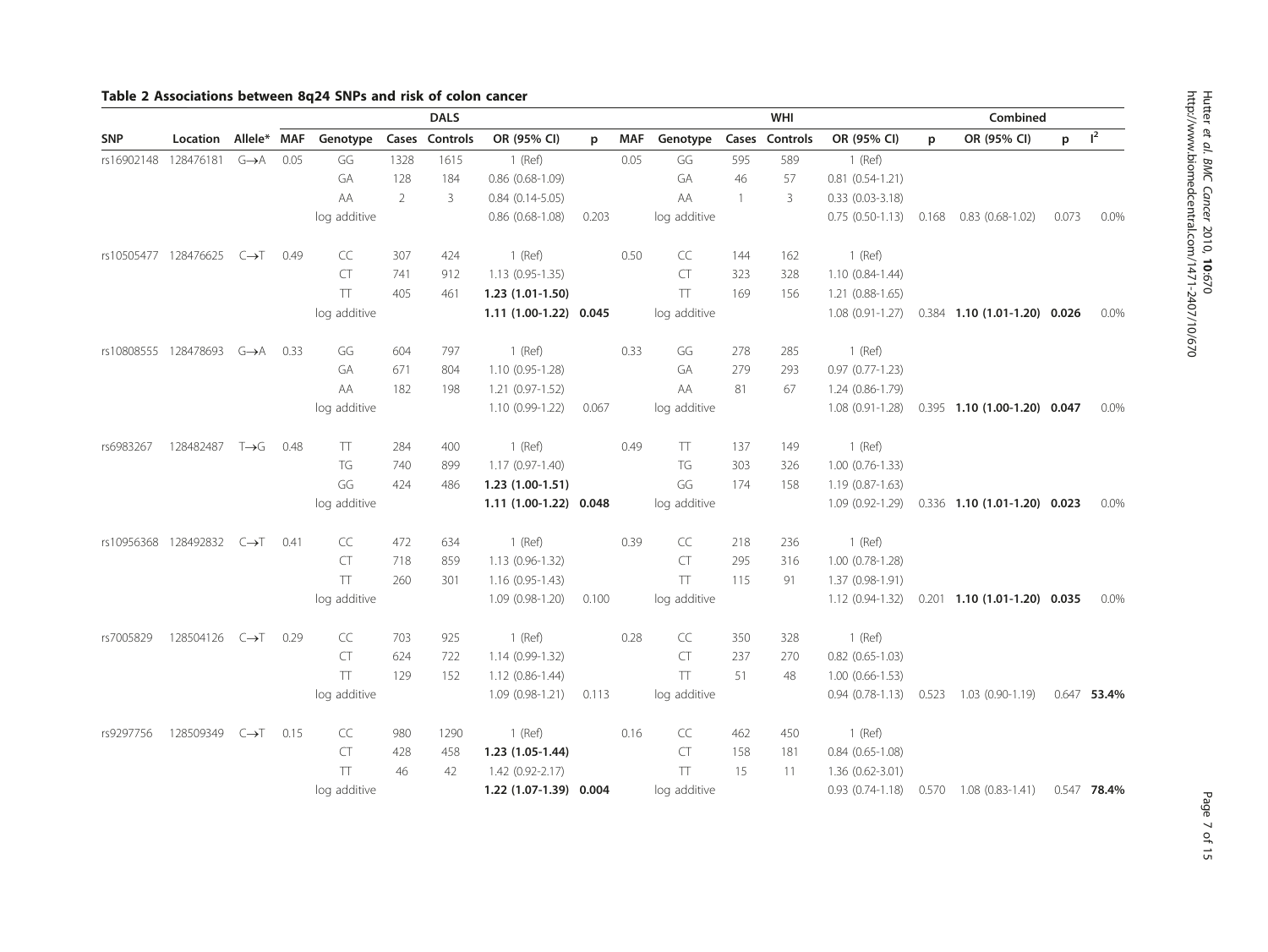#### Table 2 Associations between 8q24 SNPs and risk of colon cancer (Continued)

| rs12334695 | 128523110 | $T\rightarrow C$  | 0.38 | $\top$       | 522  | 684  | $1$ (Ref)           |       | 0.38 | $\top$       | 252 | 245 | $1$ (Ref)              |       |                      |       |         |
|------------|-----------|-------------------|------|--------------|------|------|---------------------|-------|------|--------------|-----|-----|------------------------|-------|----------------------|-------|---------|
|            |           |                   |      | TC           | 678  | 833  | 1.08 (0.93-1.26)    |       |      | TC           | 286 | 304 | $0.90(0.71 - 1.15)$    |       |                      |       |         |
|            |           |                   |      | CC           | 235  | 268  | $1.16(0.94-1.43)$   |       |      | CC           | 95  | 89  | $1.04(0.74-1.46)$      |       |                      |       |         |
|            |           |                   |      | log additive |      |      | $1.08(0.97-1.19)$   | 0.148 |      | log additive |     |     | $1.01(0.85-1.19)$      | 0.937 | $1.06$ $(0.97-1.16)$ | 0.186 | $0.0\%$ |
| rs10109622 | 128527333 | $C\rightarrow T$  | 0.23 | CC           | 896  | 1077 | $1$ (Ref)           |       | 0.23 | CC           | 393 | 388 | $1$ (Ref)              |       |                      |       |         |
|            |           |                   |      | CT           | 478  | 622  | $0.92(0.79-1.07)$   |       |      | <b>CT</b>    | 203 | 220 | $0.91(0.72 - 1.15)$    |       |                      |       |         |
|            |           |                   |      | $\top$       | 83   | 99   | $1.02(0.76-1.39)$   |       |      | $\top$       | 39  | 38  | $1.01(0.63-1.62)$      |       |                      |       |         |
|            |           |                   |      | log additive |      |      | $0.96(0.86 - 1.08)$ | 0.537 |      | log additive |     |     | $0.99(0.82 - 1.20)$    | 0.954 | $0.97(0.88-1.07)$    | 0.512 | $0.0\%$ |
| rs10094059 | 128530789 | G $\rightarrow$ C | 0.24 | GG           | 847  | 1030 | $1$ (Ref)           |       | 0.25 | GG           | 346 | 378 | $1$ (Ref)              |       |                      |       |         |
|            |           |                   |      | GC           | 523  | 677  | $0.94(0.81-1.08)$   |       |      | GC           | 258 | 221 | $1.28(1.01-1.61)$      |       |                      |       |         |
|            |           |                   |      | CC           | 87   | 93   | $1.13(0.83 - 1.53)$ |       |      | CC           | 41  | 55  | $0.82$ $(0.53 - 1.26)$ |       |                      |       |         |
|            |           |                   |      | log additive |      |      | $0.99(0.88-1.11)$   | 0.908 |      | log additive |     |     | $1.01(0.84-1.22)$      | 0.888 | $1.00(0.90-1.10)$    | 0.929 | $0.0\%$ |
| rs7841264  | 128535996 | $C\rightarrow T$  | 0.18 | CC           | 1009 | 1190 | $1$ (Ref)           |       | 0.17 | CC           | 449 | 444 | $1$ (Ref)              |       |                      |       |         |
|            |           |                   |      | CT           | 395  | 546  | $0.85(0.73-0.99)$   |       |      | <b>CT</b>    | 166 | 174 | $0.95(0.74-1.22)$      |       |                      |       |         |
|            |           |                   |      | $\top$       | 50   | 59   | $1.01(0.68-1.48)$   |       |      | $\top$       | 15  | 22  | $0.68$ $(0.34-1.33)$   |       |                      |       |         |
|            |           |                   |      | log additive |      |      | $0.90(0.79-1.03)$   | 0.118 | 0.17 | log additive |     |     | $0.93(0.75-1.16)$      | 0.526 | $0.91(0.81-1.02)$    | 0.095 | $0.0\%$ |

\* Reference allele is listed first. Reference allele is the common allele for all SNPs but rs10505477 and rs6983267. Those two SNPs have minor allele as reference for better comparison with previously published studies. DALS=Diet, activity and lifestyle study; WHI= Women's Health Intitiative; MAF=minor allele frequency; p=p-value from test of trend with genotype coded 0/1/2. I-squared measures between study heterogeneity. Associations significant at alpha level=0.05 are shown in bold.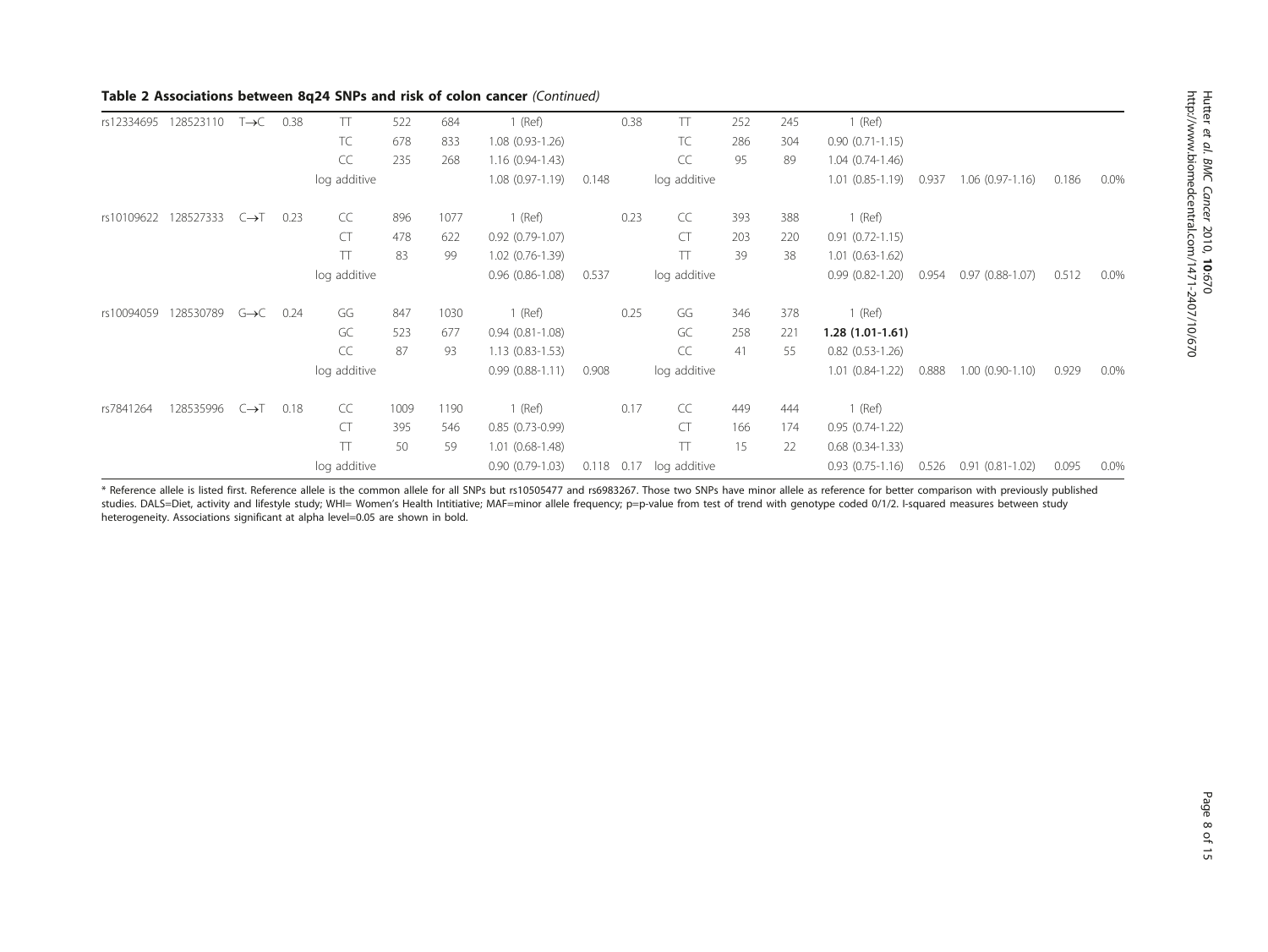<span id="page-8-0"></span>

controls; however, this was also the only study we found that reported an estimated OR less than one (for the clinic based samples). Inclusion of both the population and clinic-based estimates from this study did not substantively change the estimate for association (OR = 1.19; 95% CI: 1.15-1.23;  $p = 5.1 \times 10^{-23}$ ), but did increase overall heterogeneity ( $I^2 = 26.5$ %; heterogeneity p = 0.14; see Additional file [6\)](#page-11-0).

#### **Discussion**

This study confirms the previously reported association between the 8q24 SNP rs6983267 and risk of colon cancer. The strength of association observed in our combined examination of WHI and DALS is relatively modest (OR = 1.10; 95% CI: 1.01-1.20;  $p = 0.023$ ); however it is consistent with other studies as shown in our meta-analysis for rs6983267 (OR: 1.21; 95% CI: 1.18-1.24;  $p = 5.5 \times 10^{-44}$ ). We examined 10 additional SNPs in the region defined by 128.47 and 128.54 Mb and found the associated interval at alpha = 0.05 to be localized in a 16.2 kb region defined by rs10505477 and rs1056368. We did not observe any statistically significant interactions between the 8q24 genotypes and known colon and colorectal cancer risk factors, and risk did not differ by tumor site or tumor stage.

The results of our meta-analysis strongly support the association between the rs6983267 variant, and SNPs in LD with this variant, and colon and colorectal cancer. Similar results are seen in both discovery GWAS studies [[28,29](#page-13-0),[32](#page-13-0)] and follow-up replication studies [[17](#page-12-0)-[27,30](#page-13-0),[31](#page-13-0)]. Although the allele frequency for rs6983267 varies across racial/ethnic groups, the magnitude of the association appears to be consistent for studies which include subjects that do not self-report as white [[26,27](#page-13-0)], and studies of non-white populations (see Figure [2](#page-9-0)). However, to date, most studies have focused on European and European American populations and results for other populations are based on only a handful of relatively small studies. The current meta-analysis included studies of both colon and colorectal cancer, combined studies that selected on family history with studies that did not, and did not examine alternative modes of inheritance, other than an additive model. The studies that show the genotype contrasts are generally consistent with an additive model. There is no strong evidence for reporting bias for this meta-analysis based on both funnel plots and cumulative meta-analysis; however it is still possible that publication bias is preventing, or delaying, the publication of studies that are not replicating the association [[52\]](#page-13-0). It is also possible that there is substantive bias, even in the presence of a symmetrical funnel plot [[53](#page-13-0)]. As more studies are published, with more detailed information, it will be important to do additional meta-analyses that stratify on these factors, as well as on key clinical and environmental risk factors. It will also be important to continue to move forward with functional follow-up studies to fully elucidate the causal mechanism underlying this association.

Variants in the 8q24 region have been associated with numerous cancers in addition to colorectal cancer. The region was identified as a top hit in genome-wide association studies of prostate [\[5-10,12](#page-12-0)-[14\]](#page-12-0), breast [[15\]](#page-12-0), urinary bladder [\[16\]](#page-12-0) and colorectal cancers [[8,](#page-12-0)[29,32](#page-13-0)]. Followup in studies of multiple cancers have confirmed these findings [\[20](#page-12-0)] and have found additional associations for kidney, thyroid, and larynx cancer [[31](#page-13-0)], as well as cancers of the upper aerodigestive tract [\[54](#page-13-0)]. More refined characterization of the 8q24 region shows that there are multiple sub-regions, each defined by an underlying LD structure [[20,](#page-12-0)[55\]](#page-13-0). These sub-regions show remarkable allelic heterogeneity, with some regions influencing risk for more than one cancer and some cancers being influenced by variants from more than one region [[9](#page-12-0),[20](#page-12-0)].

The region of 8q24 examined in this study was coined as "Region 3" in a description of the multiple independent regions impacting prostate cancer [\[9](#page-12-0)]. SNPs from Region 3 have consistently been replicated for colorectal cancer. Most studies examining SNPs outside of Region 3 do not find evidence for associations with colorectal cancer [\[17,20](#page-12-0),[56](#page-13-0)], although one study did observe a significant association in Region 5 [[19](#page-12-0)] and another study saw an association in Region 1 [[18](#page-12-0)]. Initially Region 3 was defined as a 60 kb region spanning 128.48-128.54 Mb [[9](#page-12-0)]. However, our study and others have narrowed the region. Ghoussaini et al. [\[20\]](#page-12-0) examined nine SNPs across 8q24, including four in Region 3 and narrowed the area showing association with colorectal cancer risk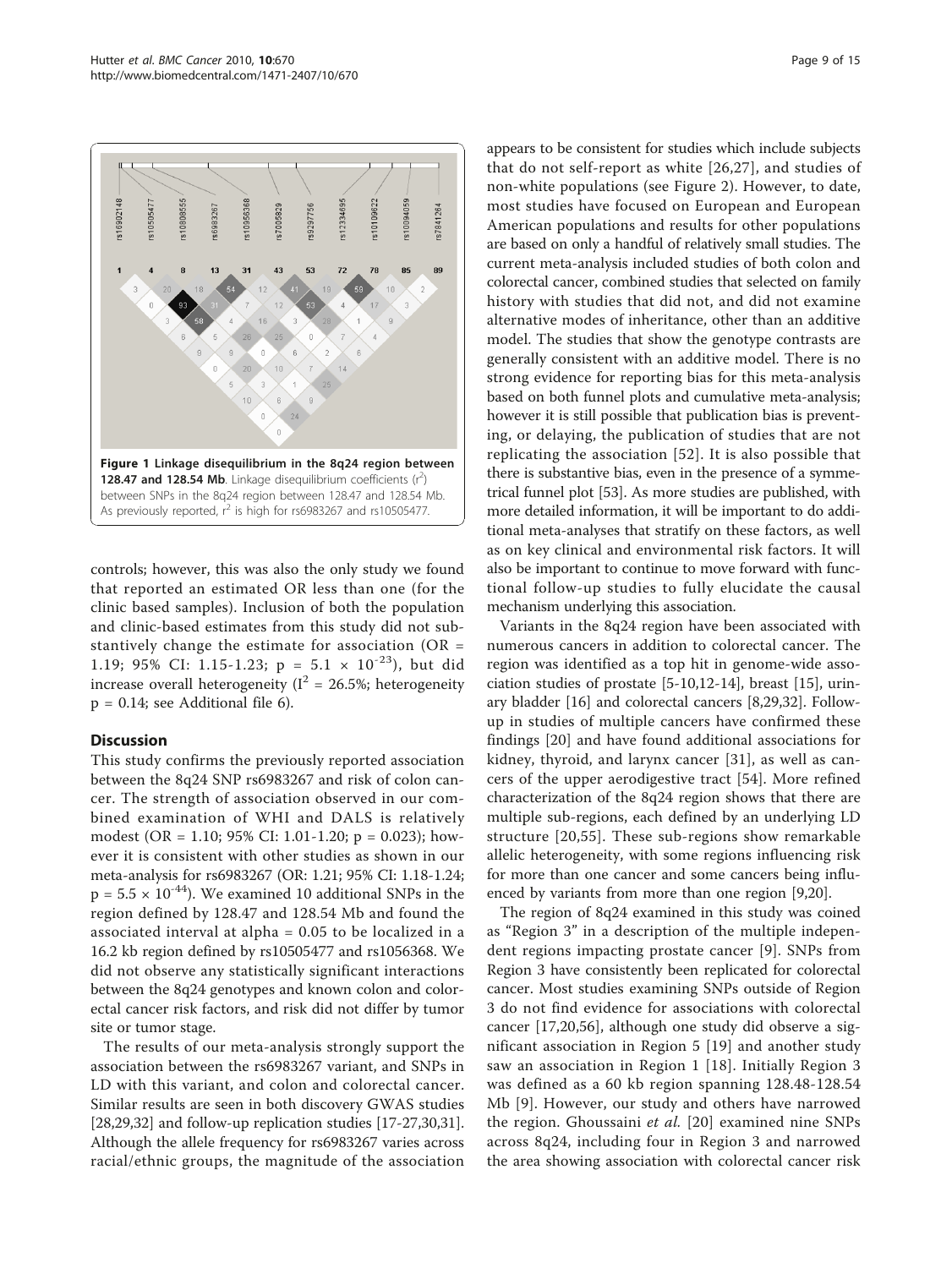<span id="page-9-0"></span>

than one racial/ethnic group, but is grouped with the European/European American studies, since that is the primary group (the percentage Caucasian is 94-95% for both cases and controls). The study reported that similar results were found when they restricted to white/Caucasian subjects. Results for rs6983267 were consistent across studies ( $I^2 = 0\%$ ; p-value for test of heterogeneity = 0.75).

to the 20 kb region between 128.48-128.50. Schafmayer et al. [\[27](#page-13-0)] examined 45 SNPs across 8q24 with 19 SNPs falling in Region 3. Their findings appeared to narrow the colorectal cancer susceptibility region to a 17.3 kb region defined by rs10505477 (at position 128,476,625) and rs7014346 (at position 128,493,974). Notably, this narrower region overlaps with the 16.2 kb region that contains the four significantly associated SNPs in the

findings we report here, defined by rs10505477 (at position 128,476,625) and rs1056368 (at position 128,492,832). In this paper we focused our meta-analysis on rs6983267 because it is the most frequently published SNP and the only variant with more than three publications. If studies of 8q24 SNPs other than rs6983267 continue to be published for colorectal cancer, it will be informative to perform meta-analyses of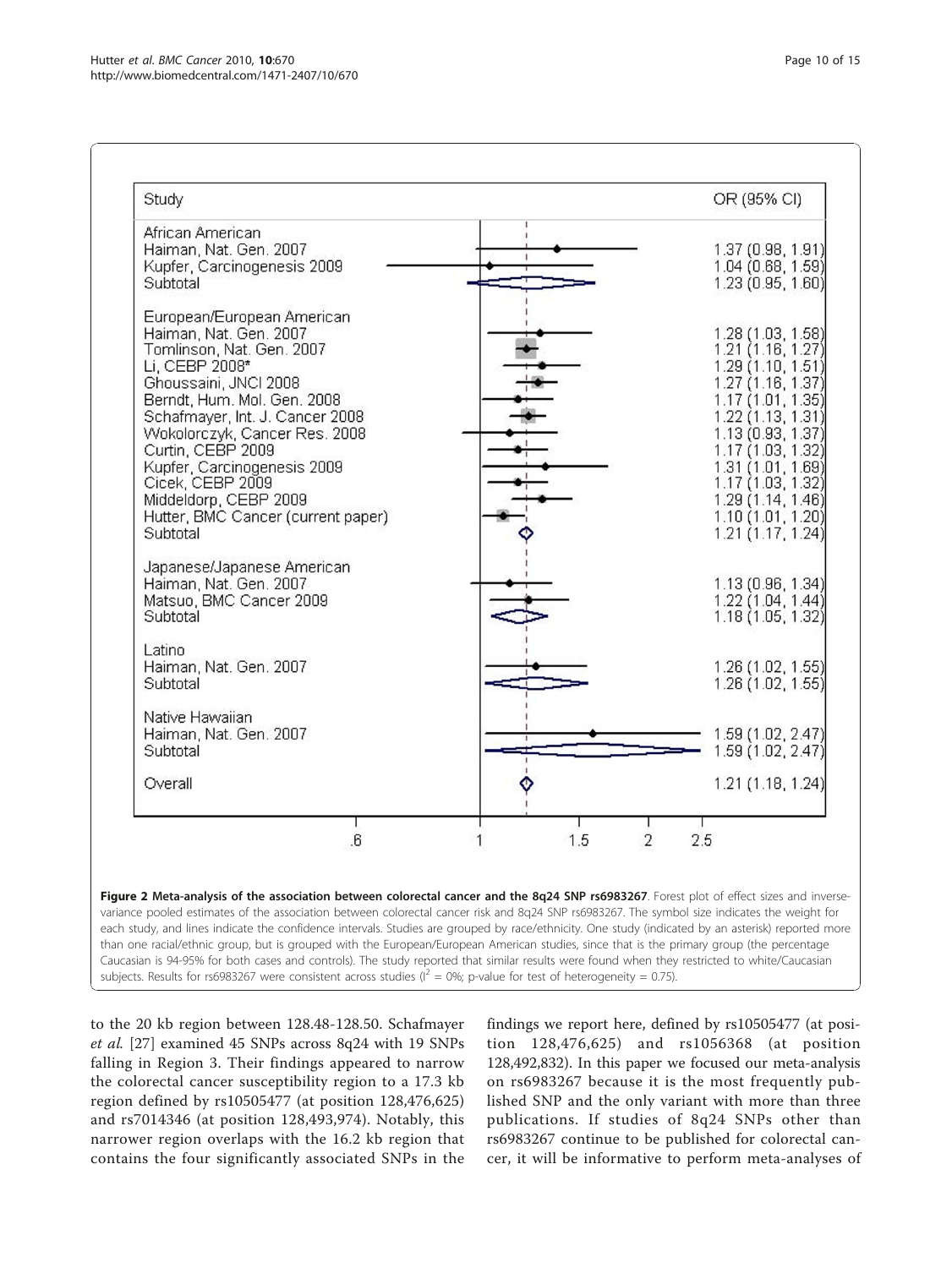these other variants. Further fine mapping and functional studies of 8q24 and colorectal cancer should focus on variants in high LD with this narrow region.

We identified no statistically significant interactions between genetic variants in 8q24 and various known risk factors for colon cancer. Although some trends were observed, we acknowledge that we have examined a large number of factors, and our results should be interpreted in the context of the large number of tests performed. This finding of no significant interactions is consistent with our previous study of 2,587 colorectal adenoma and 547 colorectal cancer cases in European American populations, which also showed no statistically significant interactions between rs6983267 and smoking, family history, age, or sex [\[17](#page-12-0)], as well as a study of 481 colorectal cancer cases from Japan, which showed no statistically significant interactions between rs6983267 and smoking, drinking habits, folate consumption, BMI, family history and exercise [[24](#page-12-0)]. Our finding of no difference based on family history of colorectal cancer is also consistent with a Polish case-control study of 779 colon cancer cases that showed no interaction between rs6983267 and family history [[31](#page-13-0)], although that study did observe higher OR estimates for cases with a  $1<sup>st</sup>$  degree relative with cancer compared to those without at other cancer sites (prostate, breast, bladder, larynx and lung). In addition, a study of 438 cases from Utah, 405 from Sheffield and 249 from Leeds found notable differences in the strength of association between the US site and the two UK sites, suggesting potential gene-environment interactions; however, this observation was not explained by differences in family history or early onset of disease. Given the potential for differences between males and females, it is important to note that the study did not observe effect modification by sex [[19\]](#page-12-0). These initial findings suggest that the susceptibility locus in region 8q24 is not strongly modified by plausible lifestyle, environmental, and demographic risk factors for colorectal cancer. However, the number of studies that have explored such interactions is small and may have been underpowered for subtle effect modification. For example, our study was powered to detect an interaction odds ratio of 1.3 or greater for an interaction between the 8q24 variants and a dichotomous trait with a population prevalence of 40 percent, which is similar to the frequency of the environmental factors included in this analysis (see Table [1\)](#page-4-0). Given the low magnitude of association for this variant, it is also possible that there will be a low, but reproducible, interaction effect. Hence, the finding of no effect modification still requires further corroboration. In particular, larger follow-up studies should still consider potential effect modification by sex.

The 8q24 region is typically described as a gene desert [[57\]](#page-13-0). The 8q24 locus contains two transcripts with open reading frames, which are both mapped to the region of LD at 8q24.21: DQ515897 is a gene with unknown function and DQ486513 is a putative pseudogene of the POU5F1, which encodes the transcription factor OCT4 [[29\]](#page-13-0). However, the strongest candidate for 8q24 function has always been the v-myc myelocytomatosis viral oncogene homolog gene (MYC), located about 350 kb telomeric of rs10505477 and rs6983267 [\[58\]](#page-14-0). MYC is an important protooncogene, over-expressed in numerous tumors, including colorectal tumors. Two recent studies have provided several important insights into the functional role of the rs6983267 variant [[59](#page-14-0),[60\]](#page-14-0). First, they showed preferential amplification of the haplotype containing the rs6983207 G risk allele in colorectal tumors. Second, they showed that the variant is located in a transcriptional enhancer and that the G allele has increased affinity for binding transcription factor 4 (TCF4). The TCF4 transcription factor plays a role in activating the transcription of Wnt target genes. Third, they showed that the rs6983267 region physically interacts with the *MYC* promoter region. Together, these results point to an impact on Wnt signaling and MYC expression as a strong candidate for the biological mechanisms connecting the rs6983267 variant to risk of colorectal cancer [[57](#page-13-0),[59,60](#page-14-0)]. In considering this mechanism, it is important to note that, similar to an earlier study [[32\]](#page-13-0), the recent studies did not observe differential MYC expression in colon tumors based on 8q24 genotypes. However, the studies many not be sensitive to subtle effects that could be relevant for disease risk. Further, the studies do not capture gene expression throughout cancer development [\[57](#page-13-0)].

A major strength of this analysis was that we examined the genetic variation in the chromosome 8q24 region between 128.47 and 128.54 Mb in two well-characterized studies with rich environmental data. This allowed us to thoroughly investigate potential geneenvironment interactions and to examine the association by tumor site and location. The two studies differ on several key features. Most notably, the WHI is a matched nested case-control study of older women, whereas DALS is a population-based case-control study of both women and men. However, with the exception of rs9297756, the results were very consistent across the two studies. Further, the rs9297756 finding does not appear to be replicated in other studies, indicating that it is likely to be a spurious finding in DALS rather than a true heterogeneous finding across the two populations. The studies also differed on how they assessed information on environmental risk factors. Notably, for WHI we used prospective ascertainment of baseline characteristics, where as the DALS study had retrospective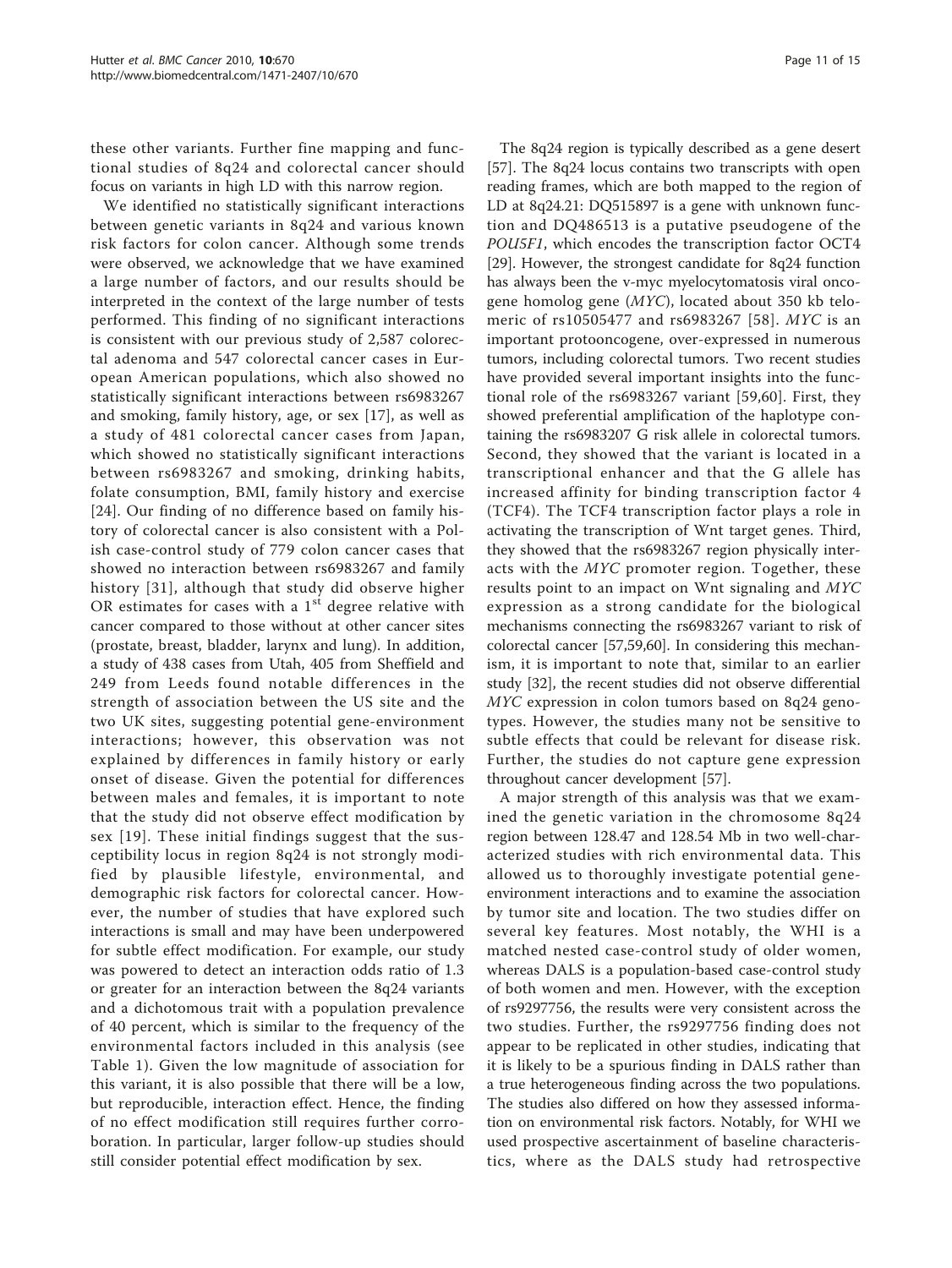<span id="page-11-0"></span>ascertainment for a period two years before the diagnosis (cases) or selection (controls) date. There were also some differences in how variables were ascertained. For example, for NSAID use, DALS had detailed information on past use and duration from questionnaire data on all participants, while the WHI had information only for current NSAID users. We were able to compare data across studies by restricting our analysis to a comparison of current users at baseline or reference date and current non-users at baseline or reference date. It is possible that misclassification or lack of comparability is responsible for our null findings for gene-environment interactions. Future studies should also investigate potential gene-environment interactions in other wellcharacterized population-based studies.

## Conclusions

Our results from a multi-center case-control study and the WHI cohort replicate previous findings of an association between polymorphisms in a 16.2 kb region located between 128.4766 and 128.4928 Mb on chromosome 8q24 and colon cancer risk. Taken as a whole, the evidence for this association is consistent across studies and populations. Most studies performed to date have focused on European and European American populations. Additional replication in other ethnic and racial groups is merited; because of differences in LD patterns across populations, such studies should initially examine variation across the entire 8q24 region. Our results do not suggest evidence for gene-environment interactions underlying this association.

## Additional material

[Additional file 1: S](http://www.biomedcentral.com/content/supplementary/1471-2407-10-670-S1.PDF)upplemental table S1: Exact Hardy-Weinberg pvalue in controls for self-reported whites and full population for each study. Presents the HWE p-values for controls in WHI and DALS separately, showing both the full population (all) and subjects who self report as white.

[Additional file 2: S](http://www.biomedcentral.com/content/supplementary/1471-2407-10-670-S2.PDF)upplemental table S2: Haplotype frequencies for cases and controls. Presents the haplotype frequencies for cases, controls and full population for both DALS and WHI.

[Additional file 3: S](http://www.biomedcentral.com/content/supplementary/1471-2407-10-670-S3.XLS)upplemental table S3a: Associations between rs10956368 and colorectal cancer stratified by CRC risk factors, by study population. Supplemental table S3b: Associations between rs6983267 and colorectal cancer stratified by CRC risk factors, by study population. Supplemental table S3c: Associations between rs10956368 and colorectal cancer stratified by CRC risk factors, by study population. Each worksheet gives information on our investigation of gene-environment interactions using stratified analysis for a different SNP (rs10808555, rs6983267, rs10956368). Results are presented for WHI, DALS and the combined study.

[Additional file 4: S](http://www.biomedcentral.com/content/supplementary/1471-2407-10-670-S4.PDF)upplemental table S4: Associations between 8q24 SNPs and colon cancer/colorectal cancer risk stratified by tumor stage. Presents results by tumor stage (localized, regional and distant). Results are presented for WHI, DALS and the combined study.

[Additional file 5: S](http://www.biomedcentral.com/content/supplementary/1471-2407-10-670-S5.PDF)upplemental table S5: Associations between 8q24 SNPs and colorectal cancer risk stratified by tumor site.

Presents results by tumor site (Total Colon, Distal Colon and Proximal Colon). Results are presented for WHI, DALS and the combined study.

[Additional file 6: S](http://www.biomedcentral.com/content/supplementary/1471-2407-10-670-S6.PDF)upplemental figure S1: Meta-analysis of the association between colorectal cancer and the 8q24 SNPs rs6983267 and rs10505477 including sib-pair analysis. Forest plot of effect sizes and inverse-variance pooled estimates of the association between colorectal cancer risk and 8q24 SNPs for a) both rs6983267 and rs10505477; and b) including the study by Poynter et al which used sibpair analysis.

[Additional file 7: S](http://www.biomedcentral.com/content/supplementary/1471-2407-10-670-S7.PDF)upplemental figure S2. Funnel plot and cumulative meta-analysis plots for meta-analysis. Funnel plot of odds ratio (OR) vs. standard error of OR for studies included in the metaanalysis and cumulative meta-analysis plots for rs6983267 in European/ European American populations. These diagnostic plots can be used to assess biases.

#### Acknowledgements

This study was funded by the National Cancer Institute, National Institutes of Health, U. S. Department of Health and Human Services NIH R01 CA120582 to Dr. Peters and NIH R01 CA48998 to Dr. Slattery. Dr. Hutter's and Peters' work was partially supported by grant NIH R25 CA94880 and NIH K22 CA118421, respectively. The WHI program is funded by the National Heart, Lung, and Blood Institute, National Institutes of Health, U.S. Department of Health and Human Services through contracts N01WH22110, 24152, 32100-2, 32105-6, 32108-9, 32111-13, 32115, 32118-32119, 32122, 42107-26, 42129-32, and 44221.

#### Author details

<sup>1</sup> Division of Public Health Sciences, Fred Hutchinson Cancer Research Center Seattle, USA. <sup>2</sup>Department of Internal Medicine, University of Utah Health Sciences Center, Salt Lake City, USA. <sup>3</sup>Genetic Basis of Human Disease Division, Translational Genomics Research Institute, Phoenix, USA. 4 Department of Obstetrics, Gynecology and Reproductive Sciences, University of Pittsburgh, USA. <sup>5</sup>Department of Obstetrics and Gynecology, University of Wisconsin, Madison, USA. <sup>6</sup>Department of Cancer Prevention and Population Sciences, Roswell Park Cancer Institute, Buffalo, USA. <sup>7</sup>Department of Medical Oncology, Cancer Center of Southeastern Ontario Queen's University, Kingston, Canada. <sup>8</sup>Departments of Epidemiology and Internal Medicine, University of Iowa, College of Public Health, Iowa City, USA. <sup>9</sup> Division of Research, Kaiser Permanente Medical Care Program, Oakland, USA.

#### Authors' contributions

CMH carried out the statistical analyses, coordinated the study and drafted the manuscript. MLS was a lead in the conception, design and coordination of the DALS study and provided substantive input into the analysis and manuscript writing. DJD oversaw the SNP selection and genotyping. JM performed the genotyping. KC coordinated the data management and delivery of the DALS data and assisted with manuscript preparation. LH participated in the design and analysis of the statistical methods. SAAB, AR, GES, JRM and NH participated in the design and coordination of the WHI study, and provided feedback on the design for this analysis and manuscript. RW participated in the design and coordination of the WHI study, and provided substantive input into the manuscript writing. KWM performed the DNA extraction, oversaw sample handing and management and assisted with SNP selection. RLP leads the WHI clinical coordinating center, and provided substantive input into the statistical methods and manuscript writing. BJC was a lead in the conception, design and coordination of the DALS study, participated in the design and coordination of the WHI study, and provided feedback on the design for this analysis and manuscript. JDP was a lead in the conception, design and coordination of the DALS study, helped conceive of the study and design for this analysis and manuscript, and also helped to draft the manuscript. UP conceived of the study and participated in its design and coordination, and helped to draft the manuscript. All authors read and approved the final version of this manuscript.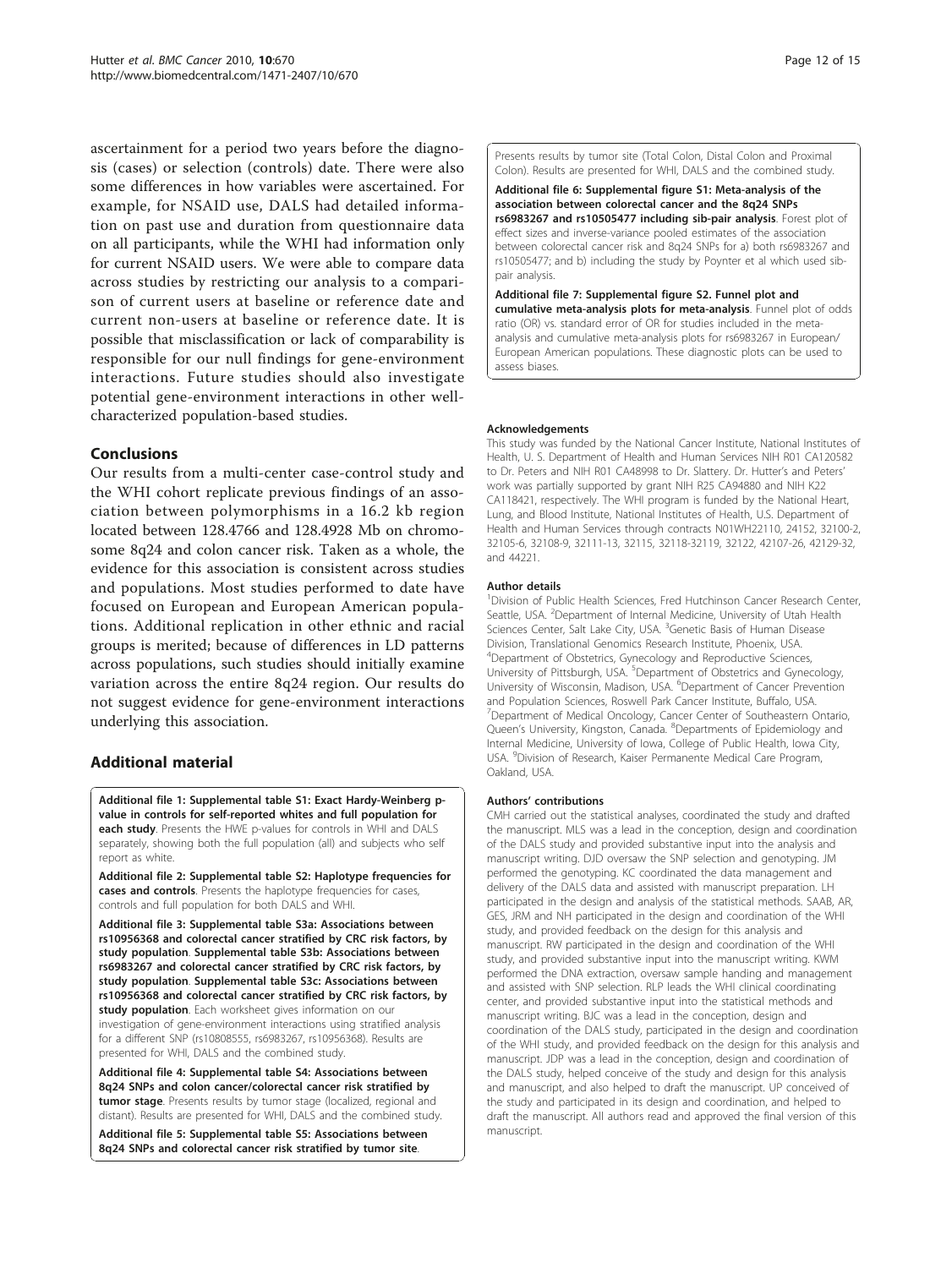#### <span id="page-12-0"></span>Competing interests

The authors declare that they have no competing interests.

Received: 14 December 2009 Accepted: 4 December 2010 Published: 4 December 2010

#### References

- 1. Jemal A, Murray T, Samuels A, Ghafoor A, Ward E, Thun MJ: [Cancer](http://www.ncbi.nlm.nih.gov/pubmed/12568441?dopt=Abstract) [statistics.](http://www.ncbi.nlm.nih.gov/pubmed/12568441?dopt=Abstract) CA Cancer J Clin 2003, 53:5-26.
- 2. Lichtenstein P, Holm NV, Verkasalo PK, Iliadou A, Kaprio J, Koskenvuo M, Pukkala E, Skytthe A, Hemminki K: [Environmental and heritable factors in](http://www.ncbi.nlm.nih.gov/pubmed/10891514?dopt=Abstract) [the causation of cancer-analyses of cohorts of twins from Sweden,](http://www.ncbi.nlm.nih.gov/pubmed/10891514?dopt=Abstract) [Denmark, and Finland.](http://www.ncbi.nlm.nih.gov/pubmed/10891514?dopt=Abstract) N Engl J Med 2000, 343:78-85.
- 3. Ioannidis JP, Ntzani EE, Trikalinos TA, Contopoulos-Ioannidis DG: [Replication](http://www.ncbi.nlm.nih.gov/pubmed/11600885?dopt=Abstract) [validity of genetic association studies.](http://www.ncbi.nlm.nih.gov/pubmed/11600885?dopt=Abstract) Nat Genet 2001, 29:306-309.
- Dong LM, Potter JD, White E, Ulrich CM, Cardon LR, Peters U: [Genetic](http://www.ncbi.nlm.nih.gov/pubmed/18505952?dopt=Abstract) [susceptibility to cancer: the role of polymorphisms in candidate genes.](http://www.ncbi.nlm.nih.gov/pubmed/18505952?dopt=Abstract) JAMA 2008, 299:2423-2436.
- 5. Amundadottir LT, Sulem P, Gudmundsson J, Helgason A, Baker A, Agnarsson BA, Sigurdsson A, Benediktsdottir KR, Cazier JB, Sainz J, Jakobsdottir M, Kostic J, Magnusdottir DN, Ghosh S, Agnarsson K, Birgisdottir B, Le RL, Olafsdottir A, Blondal T, Andresdottir M, Gretarsdottir OS, Bergthorsson JT, Gudbjartsson D, Gylfason A, Thorleifsson G, Manolescu A, Kristjansson K, Geirsson G, Isaksson H, Douglas J, Johansson JE, Balter K, Wiklund F, Montie JE, Yu X, Suarez BK, Ober C, Cooney KA, Gronberg H, Catalona WJ, Einarsson GV, Barkardottir RB, Gulcher JR, Kong A, Thorsteinsdottir U, Stefansson K: [A common variant](http://www.ncbi.nlm.nih.gov/pubmed/16682969?dopt=Abstract) [associated with prostate cancer in European and African populations.](http://www.ncbi.nlm.nih.gov/pubmed/16682969?dopt=Abstract) Nat Genet 2006, 38:652-658.
- Freedman ML, Haiman CA, Patterson N, McDonald GJ, Tandon A, Waliszewska A, Penney K, Steen RG, Ardlie K, John EM, Oakley-Girvan I, Whittemore AS, Cooney KA, Ingles SA, Altshuler D, Henderson BE, Reich D: [Admixture mapping identifies 8q24 as a prostate cancer risk locus in](http://www.ncbi.nlm.nih.gov/pubmed/16945910?dopt=Abstract) [African-American men.](http://www.ncbi.nlm.nih.gov/pubmed/16945910?dopt=Abstract) Proc Natl Acad Sci USA 2006, 103:14068-14073.
- 7. Gudmundsson J, Sulem P, Manolescu A, Amundadottir LT, Gudbjartsson D, Helgason A, Rafnar T, Bergthorsson JT, Agnarsson BA, Baker A, Sigurdsson A, Benediktsdottir KR, Jakobsdottir M, Xu J, Blondal T, Kostic J, Sun J, Ghosh S, Stacey SN, Mouy M, Saemundsdottir J, Backman VM, Kristjansson K, Tres A, Partin AW, bers-Akkers MT, Godino-Ivan MJ, Walsh PC, Swinkels DW, Navarrete S, Isaacs SD, Aben KK, Graif T, Cashy J, Ruiz-Echarri M, Wiley KE, Suarez BK, Witjes JA, Frigge M, Ober C, Jonsson E, Einarsson GV, Mayordomo JI, Kiemeney LA, Isaacs WB, Catalona WJ, Barkardottir RB, Gulcher JR, Thorsteinsdottir U, Kong A, Stefansson K: [Genome-wide](http://www.ncbi.nlm.nih.gov/pubmed/17401366?dopt=Abstract) [association study identifies a second prostate cancer susceptibility](http://www.ncbi.nlm.nih.gov/pubmed/17401366?dopt=Abstract) [variant at 8q24.](http://www.ncbi.nlm.nih.gov/pubmed/17401366?dopt=Abstract) Nat Genet 2007, 39:631-637.
- 8. Haiman CA, Le ML, Yamamato J, Stram DO, Sheng X, Kolonel LN, Wu AH, Reich D, Henderson BE: [A common genetic risk factor for colorectal and](http://www.ncbi.nlm.nih.gov/pubmed/17618282?dopt=Abstract) [prostate cancer.](http://www.ncbi.nlm.nih.gov/pubmed/17618282?dopt=Abstract) Nat Genet 2007, 39:954-956.
- Haiman CA, Patterson N, Freedman ML, Myers SR, Pike MC, Waliszewska A, Neubauer J, Tandon A, Schirmer C, McDonald GJ, Greenway SC, Stram DO, Le ML, Kolonel LN, Frasco M, Wong D, Pooler LC, Ardlie K, Oakley-Girvan I, Whittemore AS, Cooney KA, John EM, Ingles SA, Altshuler D, Henderson BE, Reich D: [Multiple regions within 8q24 independently affect risk for](http://www.ncbi.nlm.nih.gov/pubmed/17401364?dopt=Abstract) [prostate cancer.](http://www.ncbi.nlm.nih.gov/pubmed/17401364?dopt=Abstract) Nat Genet 2007, 39:638-644.
- 10. Schumacher FR, Feigelson HS, Cox DG, Haiman CA, Albanes D, Buring J, Calle EE, Chanock SJ, Colditz GA, Diver WR, Dunning AM, Freedman ML, Gaziano JM, Giovannucci E, Hankinson SE, Hayes RB, Henderson BE, Hoover RN, Kaaks R, Key T, Kolonel LN, Kraft P, Le ML, Ma J, Pike MC, Riboli E, Stampfer MJ, Stram DO, Thomas G, Thun MJ, Travis R, Virtamo J, Andriole G, Gelmann E, Willett WC, Hunter DJ: [A common 8q24 variant in](http://www.ncbi.nlm.nih.gov/pubmed/17409400?dopt=Abstract) [prostate and breast cancer from a large nested case-control study.](http://www.ncbi.nlm.nih.gov/pubmed/17409400?dopt=Abstract) Cancer Res 2007, 67:2951-2956.
- 11. Severi G, Hayes VM, Padilla EJ, English DR, Southey MC, Sutherland RL, Hopper JL, Giles GG: [The common variant rs1447295 on chromosome](http://www.ncbi.nlm.nih.gov/pubmed/17372260?dopt=Abstract) [8q24 and prostate cancer risk: results from an Australian population](http://www.ncbi.nlm.nih.gov/pubmed/17372260?dopt=Abstract)[based case-control study.](http://www.ncbi.nlm.nih.gov/pubmed/17372260?dopt=Abstract) Cancer Epidemiol Biomarkers Prev 2007, 16:610-612.
- 12. Suuriniemi M, Agalliu I, Schaid DJ, Johanneson B, McDonnell SK, Iwasaki L, Stanford JL, Ostrander EA: [Confirmation of a positive association between](http://www.ncbi.nlm.nih.gov/pubmed/17416775?dopt=Abstract) [prostate cancer risk and a locus at chromosome 8q24.](http://www.ncbi.nlm.nih.gov/pubmed/17416775?dopt=Abstract) Cancer Epidemiol Biomarkers Prev 2007, 16:809-814.
- 13. Wang L, McDonnell SK, Slusser JP, Hebbring SJ, Cunningham JM, Jacobsen SJ, Cerhan JR, Blute ML, Schaid DJ, Thibodeau SN: [Two common](http://www.ncbi.nlm.nih.gov/pubmed/17409399?dopt=Abstract) [chromosome 8q24 variants are associated with increased risk for](http://www.ncbi.nlm.nih.gov/pubmed/17409399?dopt=Abstract) [prostate cancer.](http://www.ncbi.nlm.nih.gov/pubmed/17409399?dopt=Abstract) Cancer Res 2007, 67:2944-2950.
- 14. Yeager M, Chatterjee N, Ciampa J, Jacobs KB, Gonzalez-Bosquet J, Hayes RB, Kraft P, Wacholder S, Orr N, Berndt S, Yu K, Hutchinson A, Wang Z, Amundadottir L, Feigelson HS, Thun MJ, Diver WR, Albanes D, Virtamo J, Weinstein S, Schumacher FR, Cancel-Tassin G, Cussenot O, Valeri A, Andriole GL, Crawford ED, Haiman CA, Henderson B, Kolonel L, Le ML, Siddiq A, Riboli E, Key TJ, Kaaks R, Isaacs W, Isaacs S, Wiley KE, Gronberg H, Wiklund F, Stattin P, Xu J, Zheng SL, Sun J, Vatten LJ, Hveem K, Kumle M, Tucker M, Gerhard DS, Hoover RN, Fraumeni JF Jr, Hunter DJ, Thomas G, Chanock SJ: Identification of a new prostate cancer susceptibility locus on chromosome 8q24. Nat Genet 2009.
- 15. Easton DF, Pooley KA, Dunning AM, Pharoah PD, Thompson D, Ballinger DG, Struewing JP, Morrison J, Field H, Luben R, Wareham N, Ahmed S: [Genome-wide association study identifies novel breast cancer](http://www.ncbi.nlm.nih.gov/pubmed/17529967?dopt=Abstract) [susceptibility loci.](http://www.ncbi.nlm.nih.gov/pubmed/17529967?dopt=Abstract) Nature 2007, 447:1087-1093.
- 16. Kiemeney LA, Thorlacius S, Sulem P, Geller F, Aben KK, Stacey SN, Gudmundsson J, Jakobsdottir M, Bergthorsson JT, Sigurdsson A, Blondal T, Witjes JA, Vermeulen SH, Hulsbergen-van de Kaa CA, Swinkels DW, Ploeg M, Cornel EB, Vergunst H, Thorgeirsson TE, Gudbjartsson D, Gudjonsson SA, Thorleifsson G, Kristinsson KT, Mouy M, Snorradottir S, Placidi D, Campagna M, Arici C, Koppova K, Gurzau E, Rudnai P, Kellen E, Polidoro S, Guarrera S, Sacerdote C, Sanchez M, Saez B, Valdivia G, Ryk C, de VP, Lindblom A, Golka K, Bishop DT, Knowles MA, Nikulasson S, Petursdottir V, Jonsson E, Geirsson G, Kristjansson B, Mayordomo JI, Steineck G, Porru S, Buntinx F, Zeegers MP, Fletcher T, Kumar R, Matullo G, Vineis P, Kiltie AE, Gulcher JR, Thorsteinsdottir U, Kong A, Rafnar T, Stefansson K: [Sequence](http://www.ncbi.nlm.nih.gov/pubmed/18794855?dopt=Abstract) [variant on 8q24 confers susceptibility to urinary bladder cancer.](http://www.ncbi.nlm.nih.gov/pubmed/18794855?dopt=Abstract) Nat Genet 2008, 40:1307-1312.
- 17. Berndt SI, Potter JD, Hazra A, Yeager M, Thomas G, Makar KW, Welch R, Cross AJ, Huang WY, Schoen RE, Giovannucci E, Chan AT, Chanock SJ, Peters U, Hunter DJ, Hayes RB: [Pooled analysis of genetic variation at](http://www.ncbi.nlm.nih.gov/pubmed/18535017?dopt=Abstract) [chromosome 8q24 and colorectal neoplasia risk.](http://www.ncbi.nlm.nih.gov/pubmed/18535017?dopt=Abstract) Hum Mol Genet 2008, 17:2665-2672.
- 18. Cicek MS, Slager SL, Achenbach SJ, French AJ, Blair HE, Fink SR, Foster NR, Kabat BE, Halling KC, Cunningham JM, Cerhan JR, Jenkins RB, Boardman LA, Petersen GM, Sargent DJ, Alberts SR, Limburg PJ, Thibodeau SN: Functional and Clinical Significance of Variants Localized to 8q24 in Colon Cancer. Cancer Epidemiology Biomarkers & Prevention 2009, 18:2492-2500.
- 19. Curtin K, Lin WY, George R, Katory M, Shorto J, Cannon-Albright LA, Bishop DT, Cox A, Camp NJ: Meta Association of Colorectal Cancer Confirms Risk Alleles at 8q24 and 18q21. Cancer Epidemiology Biomarkers & Prevention 2009, 18:616-621.
- 20. Ghoussaini M, Song H, Koessler T, Al Olama AA, Kote-Jarai Z, Driver KE, Pooley KA, Ramus SJ, Kjaer SK, Hogdall E, DiCioccio RA, Whittemore AS, Gayther SA, Giles GG, Guy M, Edwards SM, Morrison J, Donovan JL, Hamdy FC, Dearnaley DP, rdern-Jones AT, Hall AL, O'Brien LT, Gehr-Swain BN, Wilkinson RA, Brown PM, Hopper JL, Neal DE, Pharoah PD, Ponder BA, Eeles RA, Easton DF, Dunning AM: [Multiple loci with different](http://www.ncbi.nlm.nih.gov/pubmed/18577746?dopt=Abstract) [cancer specificities within the 8q24 gene desert.](http://www.ncbi.nlm.nih.gov/pubmed/18577746?dopt=Abstract) J Natl Cancer Inst 2008, 100:962-966.
- 21. Gruber SB, Moreno V, Rozek LS, Rennert HS, Lejbkowicz F, Bonner JD, Greenson JK, Giordano TJ, Fearon ER, Rennert G: [Genetic Variation in 8q24](http://www.ncbi.nlm.nih.gov/pubmed/17630503?dopt=Abstract) [Associated with Risk of Colorectal Cancer.](http://www.ncbi.nlm.nih.gov/pubmed/17630503?dopt=Abstract) Cancer Biol Ther 2007, 6.
- 22. Kupfer SS, Torres JB, Hooker S, Anderson JR, Skol AD, Ellis NA, Kittles RA: [Novel single nucleotide polymorphism associations with colorectal](http://www.ncbi.nlm.nih.gov/pubmed/19520795?dopt=Abstract) [cancer on chromosome 8q24 in African and European Americans.](http://www.ncbi.nlm.nih.gov/pubmed/19520795?dopt=Abstract) Carcinogenesis 2009, 30:1353-1357.
- 23. Li L, Plummer SJ, Thompson CL, Merkulova A, Acheson LS, Tucker TC, Casey G: [A common 8q24 variant and the risk of colon cancer: a](http://www.ncbi.nlm.nih.gov/pubmed/18268117?dopt=Abstract) [population-based case-control study.](http://www.ncbi.nlm.nih.gov/pubmed/18268117?dopt=Abstract) Cancer Epidemiol Biomarkers Prev 2008, 17:339-342.
- 24. Matsuo K, Suzuki T, Ito H, Hosono S, Kawase T, Watanabe M, Shitara K, Komori K, Kanemitsu Y, Hirai T, Yatabe Y, Tanaka H, Tajima K: [Association](http://www.ncbi.nlm.nih.gov/pubmed/19857256?dopt=Abstract) [between an 8q24 locus and the risk of colorectal cancer in Japanese.](http://www.ncbi.nlm.nih.gov/pubmed/19857256?dopt=Abstract) BMC Cancer 2009, 9:379.
- 25. Middeldorp A, Jagmohan-Changur S, van Eijk R, Tops C, Devilee P, Vasen HF, Hes FJ, Houlston R, Tomlinson I, Houwing-Duistermaat JJ, Wijnen JT, Morreau H, van Wezel T: [Enrichment of low penetrance](http://www.ncbi.nlm.nih.gov/pubmed/19843678?dopt=Abstract)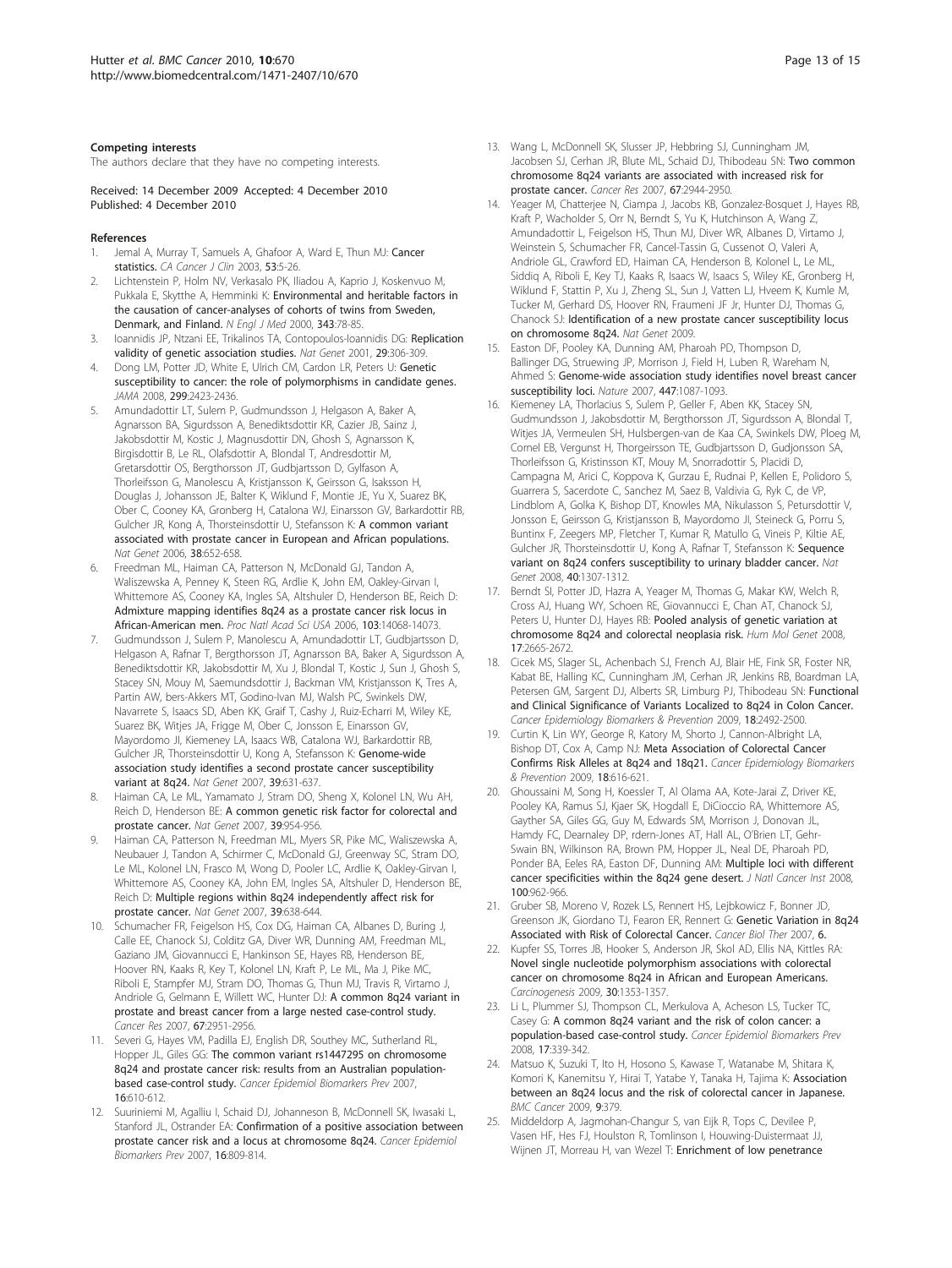<span id="page-13-0"></span>[susceptibility loci in a Dutch familial colorectal cancer cohort.](http://www.ncbi.nlm.nih.gov/pubmed/19843678?dopt=Abstract) Cancer Epidemiol Biomarkers Prev 2009, 18:3062-3067.

- 26. Poynter JN, Figueiredo JC, Conti DV, Kennedy K, Gallinger S, Siegmund KD, Casey G, Thibodeau SN, Jenkins MA, Hopper JL, Byrnes GB, Baron JA, Goode EL, Tiirikainen M, Lindor N, Grove J, Newcomb P, Jass J, Young J, Potter JD, Haile RW, Duggan DJ, Le ML: [Variants on 9p24 and 8q24 are](http://www.ncbi.nlm.nih.gov/pubmed/18056436?dopt=Abstract) [associated with risk of colorectal cancer: results from the Colon Cancer](http://www.ncbi.nlm.nih.gov/pubmed/18056436?dopt=Abstract) [Family Registry.](http://www.ncbi.nlm.nih.gov/pubmed/18056436?dopt=Abstract) Cancer Res 2007, 67:11128-11132.
- 27. Schafmayer C, Buch S, Voelzke H, von Schoenfels W, Egberts JH, Schniewind B, Brosch M, Ruether A, Franke A, Mathiak M, Sipos B, Henopp T, Catalcali J, Hellimig S, Elsharawy A, Katalinic A, Lerch MM, John U, Folsch UR, Fandrich F, Kalthoff H, Schreiber S, Krawczak M, Tepel J, Hampe J: [Investigation of the colorectal cancer susceptibility region on](http://www.ncbi.nlm.nih.gov/pubmed/18839428?dopt=Abstract) [chromosome 8q24.21 in a large German case-control sample.](http://www.ncbi.nlm.nih.gov/pubmed/18839428?dopt=Abstract) Int J Cancer 2009, 124:75-80.
- 28. Tenesa A, Farrington SM, Prendergast JG, Porteous ME, Walker M, Haq N, Barnetson RA, Theodoratou E, Cetnarskyj R, Cartwright N, Semple C, Clark AJ, Reid FJ, Smith LA, Kavoussanakis K, Koessler T, Pharoah PD, Buch S, Schafmayer C, Tepel J, Schreiber S, Volzke H, Schmidt CO, Hampe J, Chang-Claude J, Hoffmeister M, Brenner H, Wilkening S, Canzian F, Capella G, Moreno V, Deary IJ, Starr JM, Tomlinson IP, Kemp Z, Howarth K, Carvajal-Carmona L, Webb E, Broderick P, Vijayakrishnan J, Houlston RS, Rennert G, Ballinger D, Rozek L, Gruber SB, Matsuda K, Kidokoro T, Nakamura Y, Zanke BW, Greenwood CM, Rangrej J, Kustra R, Montpetit A, Hudson TJ, Gallinger S, Campbell H, Dunlop MG: [Genome-wide association scan](http://www.ncbi.nlm.nih.gov/pubmed/18372901?dopt=Abstract) [identifies a colorectal cancer susceptibility locus on 11q23 and](http://www.ncbi.nlm.nih.gov/pubmed/18372901?dopt=Abstract) [replicates risk loci at 8q24 and 18q21.](http://www.ncbi.nlm.nih.gov/pubmed/18372901?dopt=Abstract) Nat Genet 2008, 40:631-637.
- 29. Tomlinson I, Webb E, Carvajal-Carmona L, Broderick P, Kemp Z, Spain S, Penegar S, Chandler I, Gorman M, Wood W, Barclay E, Lubbe S, Martin L, Sellick G, Jaeger E, Hubner R, Wild R, Rowan A, Fielding S, Howarth K, Silver A, Atkin W, Muir K, Logan R, Kerr D, Johnstone E, Sieber O, Gray R, Thomas H, Peto J, Cazier JB, Houlston R: [A genome-wide association scan](http://www.ncbi.nlm.nih.gov/pubmed/17618284?dopt=Abstract) [of tag SNPs identifies a susceptibility variant for colorectal cancer at](http://www.ncbi.nlm.nih.gov/pubmed/17618284?dopt=Abstract) [8q24.21.](http://www.ncbi.nlm.nih.gov/pubmed/17618284?dopt=Abstract) Nat Genet 2007, 39:984-988.
- 30. Tuupanen S, Niittymaki I, Nousiainen K, Vanharanta S, Mecklin JP, Nuorva K, Jarvinen H, Hautaniemi S, Karhu A, Aaltonen LA: [Allelic imbalance at](http://www.ncbi.nlm.nih.gov/pubmed/18172290?dopt=Abstract) [rs6983267 suggests selection of the risk allele in somatic colorectal](http://www.ncbi.nlm.nih.gov/pubmed/18172290?dopt=Abstract) [tumor evolution.](http://www.ncbi.nlm.nih.gov/pubmed/18172290?dopt=Abstract) Cancer Res 2008, 68:14-17.
- 31. Wokolorczyk D, Gliniewicz B, Sikorski A, Zlowocka E, Masojc B, Debniak T, Matyjasik J, Mierzejewski M, Medrek K, Oszutowska D, Suchy J, Gronwald J, Teodorczyk U, Huzarski T, Byrski T, Jakubowska A, Gorski B, Van De Wetering T, Walczak S, Narod SA, Lubinski J, Cybulski C: [A Range of](http://www.ncbi.nlm.nih.gov/pubmed/19047180?dopt=Abstract) [Cancers Is Associated with the rs6983267 Marker on Chromosome 8.](http://www.ncbi.nlm.nih.gov/pubmed/19047180?dopt=Abstract) Cancer Research 2008, 68:9982-9986.
- 32. Zanke BW, Greenwood CM, Rangrej J, Kustra R, Tenesa A, Farrington SM, Prendergast J, Olschwang S, Chiang T, Crowdy E, Ferretti V, Laflamme P, Sundararajan S, Roumy S, Olivier JF, Robidoux F, Sladek R, Montpetit A, Campbell P, Bezieau S, O'shea AM, Zogopoulos G, Cotterchio M, Newcomb P, McLaughlin J, Younghusband B, Green R, Green J, Porteous ME, Campbell H, Blanche H, Sahbatou M, Tubacher E, Bonaiti-Pellie C, Buecher B, Riboli E, Kury S, Chanock SJ, Potter J, Thomas G, Gallinger S, Hudson TJ, Dunlop MG: [Genome-wide association scan](http://www.ncbi.nlm.nih.gov/pubmed/17618283?dopt=Abstract) [identifies a colorectal cancer susceptibility locus on chromosome 8q24.](http://www.ncbi.nlm.nih.gov/pubmed/17618283?dopt=Abstract) Nat Genet 2007, 39:989-994.
- 33. Al Olama AA, Kote-Jarai Z, Giles GG, Guy M, Morrison J, Severi G, Leongamornlert DA, Tymrakiewicz M, Jhavar S, Saunders E, Hopper JL, Southey MC, Muir KR, English DR, Dearnaley DP, rdern-Jones AT, Hall AL, O'Brien LT, Wilkinson RA, Sawyer E, Lophatananon A, Horwich A, Huddart RA, Khoo VS, Parker CC, Woodhouse CJ, Thompson A, Christmas T, Ogden C, Cooper C, Donovan JL, Hamdy FC, Neal DE, Eeles RA, Easton DF: Multiple loci on 8q24 associated with prostate cancer susceptibility. Nat Genet 2009.
- 34. Slattery ML, Potter J, Caan B, Edwards S, Coates A, Ma KN, Berry TD: [Energy](http://www.ncbi.nlm.nih.gov/pubmed/8988044?dopt=Abstract) [balance and colon cancer](http://www.ncbi.nlm.nih.gov/pubmed/8988044?dopt=Abstract)–beyond physical activity. Cancer Res 1997, 57:75-80.
- 35. Curb JD, McTiernan A, Heckbert SR, Kooperberg C, Stanford J, Nevitt M, Johnson KC, Proulx-Burns L, Pastore L, Criqui M, Daugherty S: [Outcomes](http://www.ncbi.nlm.nih.gov/pubmed/14575944?dopt=Abstract) [ascertainment and adjudication methods in the Women](http://www.ncbi.nlm.nih.gov/pubmed/14575944?dopt=Abstract)'s Health [Initiative.](http://www.ncbi.nlm.nih.gov/pubmed/14575944?dopt=Abstract) Ann Epidemiol 2003, 13:S122-S128.
- 36. Hays J, Hunt JR, Hubbell FA, Anderson GL, Limacher M, Allen C, Rossouw JE: The Women'[s Health Initiative recruitment methods and results.](http://www.ncbi.nlm.nih.gov/pubmed/14575939?dopt=Abstract) Ann Epidemiol 2003, 13:S18-S77.
- 37. Langer RD, White E, Lewis CE, Kotchen JM, Hendrix SL, Trevisan M: [The](http://www.ncbi.nlm.nih.gov/pubmed/14575943?dopt=Abstract) Women'[s Health Initiative Observational Study: baseline characteristics](http://www.ncbi.nlm.nih.gov/pubmed/14575943?dopt=Abstract) [of participants and reliability of baseline measures.](http://www.ncbi.nlm.nih.gov/pubmed/14575943?dopt=Abstract) Ann Epidemiol 2003, 13:S107-S121.
- 38. The Women's Health Initiative Study Group: [Design of the Women](http://www.ncbi.nlm.nih.gov/pubmed/9492970?dopt=Abstract)'s [Health Initiative clinical trial and observational study.](http://www.ncbi.nlm.nih.gov/pubmed/9492970?dopt=Abstract) Control Clin Trials 1998, 19:61-109.
- 39. Edwards S, Slattery ML, Mori M, Berry TD, Caan BJ, Palmer P, Potter JD: [Objective system for interviewer performance evaluation for use in](http://www.ncbi.nlm.nih.gov/pubmed/7985650?dopt=Abstract) [epidemiologic studies.](http://www.ncbi.nlm.nih.gov/pubmed/7985650?dopt=Abstract) Am J Epidemiol 1994, 140:1020-1028.
- 40. Slattery ML, Caan BJ, Duncan D, Berry TD, Coates A, Kerber R: [A](http://www.ncbi.nlm.nih.gov/pubmed/8021418?dopt=Abstract) [computerized diet history questionnaire for epidemiologic studies.](http://www.ncbi.nlm.nih.gov/pubmed/8021418?dopt=Abstract) J Am Diet Assoc 1994, 94:761-766.
- 41. McDonald A, Van Horn L, Slattery M, Hilner J, Bragg C, Caan B, Jacobs D Jr, Liu K, Hubert H, Gernhofer N: [The CARDIA dietary history: development,](http://www.ncbi.nlm.nih.gov/pubmed/1918764?dopt=Abstract) [implementation, and evaluation.](http://www.ncbi.nlm.nih.gov/pubmed/1918764?dopt=Abstract) J Am Diet Assoc 1991, 91:1104-1112
- 42. Smith-Warner SA, Spiegelman D, Ritz J, Albanes D, Beeson WL, Bernstein L, Berrino F, Vanden Brandt PA, Buring JE, Cho E, Colditz GA, Folsom AR, Freudenheim JL, Giovannucci E, Goldbohm RA, Graham S, Harnack L, Horn-Ross PL, Krogh V, Leitzmann MF, McCullough ML, Miller AB, Rodriguez C, Rohan TE, Schatzkin A, Shore R, Virtanen M, Willett WC, Wolk A, Zeleniuch-Jacquotte A, Zhang SM, Hunter DJ: [Methods for pooling results of](http://www.ncbi.nlm.nih.gov/pubmed/16624970?dopt=Abstract) [epidemiologic studies: the Pooling Project of Prospective Studies of Diet](http://www.ncbi.nlm.nih.gov/pubmed/16624970?dopt=Abstract) [and Cancer.](http://www.ncbi.nlm.nih.gov/pubmed/16624970?dopt=Abstract) Am J Epidemiol 2006, 163:1053-1064.
- 43. Stukel TA, Demidenko E, Dykes J, Karagas MR: [Two-stage methods for the](http://www.ncbi.nlm.nih.gov/pubmed/11439425?dopt=Abstract) [analysis of pooled data.](http://www.ncbi.nlm.nih.gov/pubmed/11439425?dopt=Abstract) Stat Med 2001, 20:2115-2130.
- 44. Lin DY, Zeng D, Millikan R: [Maximum likelihood estimation of haplotype](http://www.ncbi.nlm.nih.gov/pubmed/16240443?dopt=Abstract) [effects and haplotype-environment interactions in association studies.](http://www.ncbi.nlm.nih.gov/pubmed/16240443?dopt=Abstract) Genet Epidemiol 2005, 29:299-312.
- 45. Li DL, Conti DV: [Detecting Gene-Environment Interactions Using a](http://www.ncbi.nlm.nih.gov/pubmed/19074774?dopt=Abstract) [Combined Case-Only and Case-Control Approach.](http://www.ncbi.nlm.nih.gov/pubmed/19074774?dopt=Abstract) Am J Epidemiol 2009, 169:497-504.
- 46. Zintzaras E: [The generalized odds ratio as a measure of genetic risk](http://www.ncbi.nlm.nih.gov/pubmed/20597847?dopt=Abstract) [effect in the analysis and meta-analysis of association studies.](http://www.ncbi.nlm.nih.gov/pubmed/20597847?dopt=Abstract) Stat Appl Genet Mol Biol 2010, 9:Article21.
- 47. DerSimonian R, Laird N: [Meta-analysis in clinical trials.](http://www.ncbi.nlm.nih.gov/pubmed/3802833?dopt=Abstract) Control Clin Trials 1986, 7:177-188.
- 48. Laird NM, Ware JH: [Random-effects models for longitudinal data.](http://www.ncbi.nlm.nih.gov/pubmed/7168798?dopt=Abstract) biometrics 1982, 38:963-974.
- 49. Chochran WG: The combination of estimates from different experiments. biometrics 1954, 10:101-129.
- 50. Higgins JP, Thompson SG, Deeks JJ, Altman DG: [Measuring inconsistency](http://www.ncbi.nlm.nih.gov/pubmed/12958120?dopt=Abstract) [in meta-analyses.](http://www.ncbi.nlm.nih.gov/pubmed/12958120?dopt=Abstract) BMJ 2003, 327:557-560.
- 51. Egger M, Davey SG, Schneider M, Minder C: [Bias in meta-analysis detected](http://www.ncbi.nlm.nih.gov/pubmed/9310563?dopt=Abstract) [by a simple, graphical test.](http://www.ncbi.nlm.nih.gov/pubmed/9310563?dopt=Abstract) BMJ 1997, 315:629-634.
- 52. Zintzaras E, Lau J: [Synthesis of genetic association studies for pertinent](http://www.ncbi.nlm.nih.gov/pubmed/18538260?dopt=Abstract) [gene-disease associations requires appropriate methodological and](http://www.ncbi.nlm.nih.gov/pubmed/18538260?dopt=Abstract) [statistical approaches.](http://www.ncbi.nlm.nih.gov/pubmed/18538260?dopt=Abstract) J Clin Epidemiol 2008, 61:634-645.
- 53. Lau J, Ioannidis JPA, Terrin N, Schmid CH, Olkin I: Evidence based medicine - The case of the misleading funnel plot. Br Med J 2006, 333:597-600.
- 54. Park SL, Chang SC, Cai L, Cordon-Cardo C, Ding BG, Greenland S, Hussain SK, Jiang Q, Liu S, Lu ML, Mao JT, Morgenstern H, Mu LN, Ng LJ, Pantuck A, Rao J, Reuter VE, Tashkin DP, You NCY, Yu CQ, Yu SZ, Zhao JK, Belldegrun A, Zhang ZF: Associations between Variants of the 8q24 Chromosome and Nine Smoking-Related Cancer Sites. Cancer Epidemiology Biomarkers & Prevention 2008, 17:3193-3202.
- 55. Yeager M, Xiao N, Hayes RB, Bouffard P, Desany B, Burdett L, Orr N, Matthews C, Qi L, Crenshaw A, Markovic Z, Fredrikson KM, Jacobs KB, Amundadottir L, Jarvie TP, Hunter DJ, Hoover R, Thomas G, Harkins TT, Chanock SJ: [Comprehensive resequence analysis of a 136 kb region of](http://www.ncbi.nlm.nih.gov/pubmed/18704501?dopt=Abstract) [human chromosome 8q24 associated with prostate and colon cancers.](http://www.ncbi.nlm.nih.gov/pubmed/18704501?dopt=Abstract) Hum Genet 2008, 124:161-170.
- 56. Wokolorczyk D, Lubinski J, Narod S, Cybulski C: [Genetic Heterogeneity of](http://www.ncbi.nlm.nih.gov/pubmed/19211453?dopt=Abstract) [8q24 Region in Susceptibility to Cancer.](http://www.ncbi.nlm.nih.gov/pubmed/19211453?dopt=Abstract) JNCI 2009, 101:278-279
- 57. Harismendy O, Frazer KA: [Elucidating the role of 8q24 in colorectal](http://www.ncbi.nlm.nih.gov/pubmed/19639026?dopt=Abstract) [cancer.](http://www.ncbi.nlm.nih.gov/pubmed/19639026?dopt=Abstract) Nature Genetics 2009, 41:868-869.